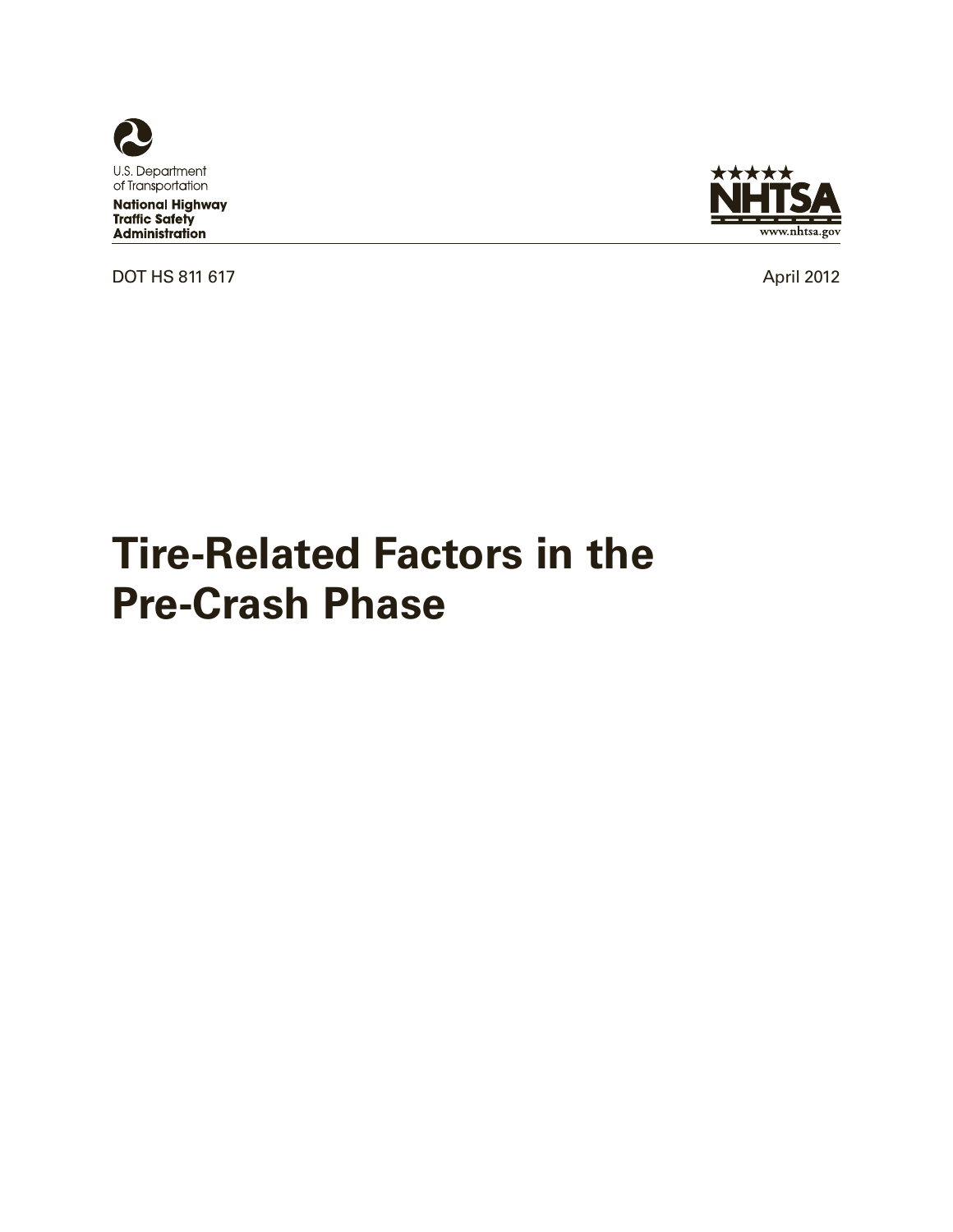#### DISCLAIMER

This publication is distributed by the U.S. Department of Transportation, National Highway Traffic Safety Administration, in the interest of information exchange. The opinions, findings, and conclusions expressed in this publication are those of the authors and not necessarily those of the Department of Transportation or the National Highway Traffic Safety Administration. The United States Government assumes no liability for its contents or use thereof. If trade names, manufacturers' names, or specific products are mentioned, it is because they are considered essential to the object of the publication and should not be construed as an endorsement. The United States Government does not endorse products or manufacturers.

Suggested APA Citation:

Choi, E-H. (2012, April). Tire-Related Factors in the Pre-Crash Phase. (Report No. DOT HS 811 617). Washington, DC: National Highway Traffic Safety Administration.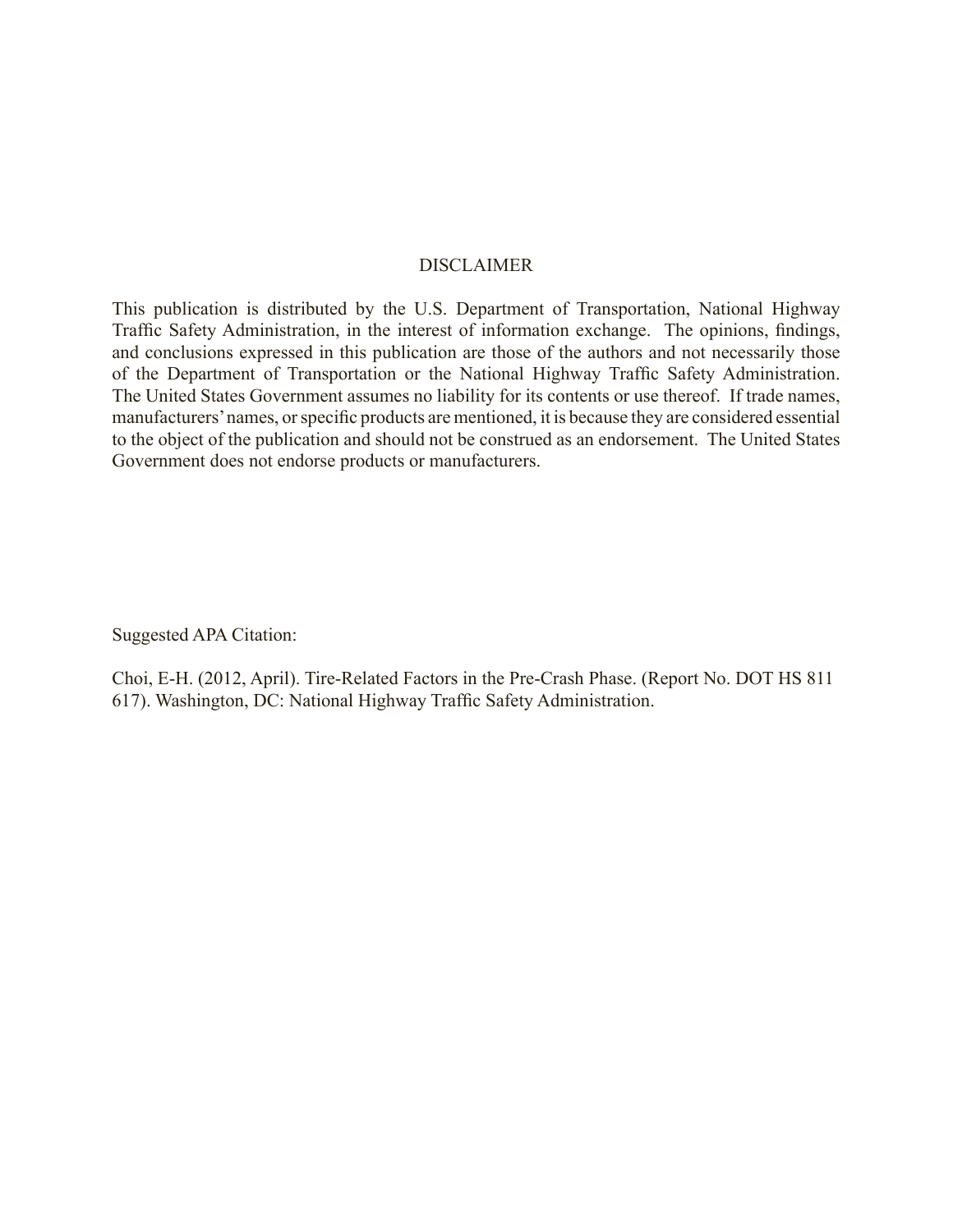| 1. Report No.                                    | 2. Government Accession No. | 3. Recipient's Catalog No.                   |
|--------------------------------------------------|-----------------------------|----------------------------------------------|
| <b>DOT HS 811 617</b>                            |                             |                                              |
| 4. Title and Subtitle                            |                             | 5. Report Date<br>April 2012                 |
| Tire-Related Factors in the Pre-Crash Phase      |                             | 6. Performing Organization Code<br>$NPO-421$ |
| 7. Author(s)                                     |                             | 8. Performing Organization Report No.        |
| Eun-Ha Choi, Ph.D.                               |                             |                                              |
| Bowhead Systems Management, Inc.                 |                             |                                              |
| Contractor working at NCSA                       |                             |                                              |
| 9. Performing Organization Name and Address:     |                             | 10. Work Unit No. (TRAIS)                    |
| Mathematical Analysis Division,                  |                             |                                              |
| National Center for Statistics and Analysis      |                             | 11. Contract or Grant No.                    |
| National Highway Traffic Safety Administration   |                             |                                              |
| 1200 New Jersey Avenue SE., Washington, DC 20590 |                             |                                              |
| 12. Sponsoring Agency Name and Address           |                             | 13. Type of Report and Period Covered        |
| Mathematical Analysis Division,                  |                             | <b>NHTSA Technical Report</b>                |
| National Center for Statistics and Analysis      |                             |                                              |
| National Highway Traffic Safety Administration   |                             | 14. Sponsoring Agency Code                   |
| 1200 New Jersey Avenue SE., Washington, DC 20590 |                             |                                              |
| 15. Supplementary Notes                          |                             |                                              |

#### **16. Abstract**

This study focuses on tire problems as experienced by light vehicles in the pre-crash phase. Of special interest are tire problems such as blowouts or flat tires, tire or wheel deficiency, tire or wheel failure, and tire degradation. The effect of crash factors on a vehicle experiencing such tire problems in the pre-crash phase is examined. Tire tread depth, tire pressure, driving experience, vehicle familiarity, rollover, aggressive driving acts, rollover, vehicle body type, and climatic and road conditions are the candidate factors. The National Motor Vehicle Crash Causation Survey (NMVCCS) data from 2005 to 2007 is used in the statistical analyses. This data, collected at the crash scene, provides information about what happened immediately prior to the crash.

A descriptive analysis of this data brings out the differences among the assigned categories of variables in terms of the frequencies of vehicles or tires in each category. The configural frequency analysis confirms the association that certain factors may have with a vehicle experiencing tire problems in the pre-crash phase. Among other findings, the analysis discovered that a vehicle is more likely to experience tire problems when one or more tires are underinflated or the vehicle is running on tires with inadequate tread depth. The emergence of tire problems in the pre-crash phase is significantly more likely than chance if a driver is less familiar with the vehicle or lacks driving experience.

| 17. Key Words                                       | <b>18. Distribution Statement</b>    |                                                       |                  |           |
|-----------------------------------------------------|--------------------------------------|-------------------------------------------------------|------------------|-----------|
| Tire-related crash vehicles, crash factors,         |                                      | Document is available to the public from the National |                  |           |
| associated factors, critical event, critical reason |                                      | Technical Information Service www.ntis.gov            |                  |           |
| 19. Security Classif. (of this report)              | 20. Security Classif. (of this page) |                                                       | 21. No. of Pages | 22. Price |
| Unclassified                                        | Unclassified                         |                                                       | 29               |           |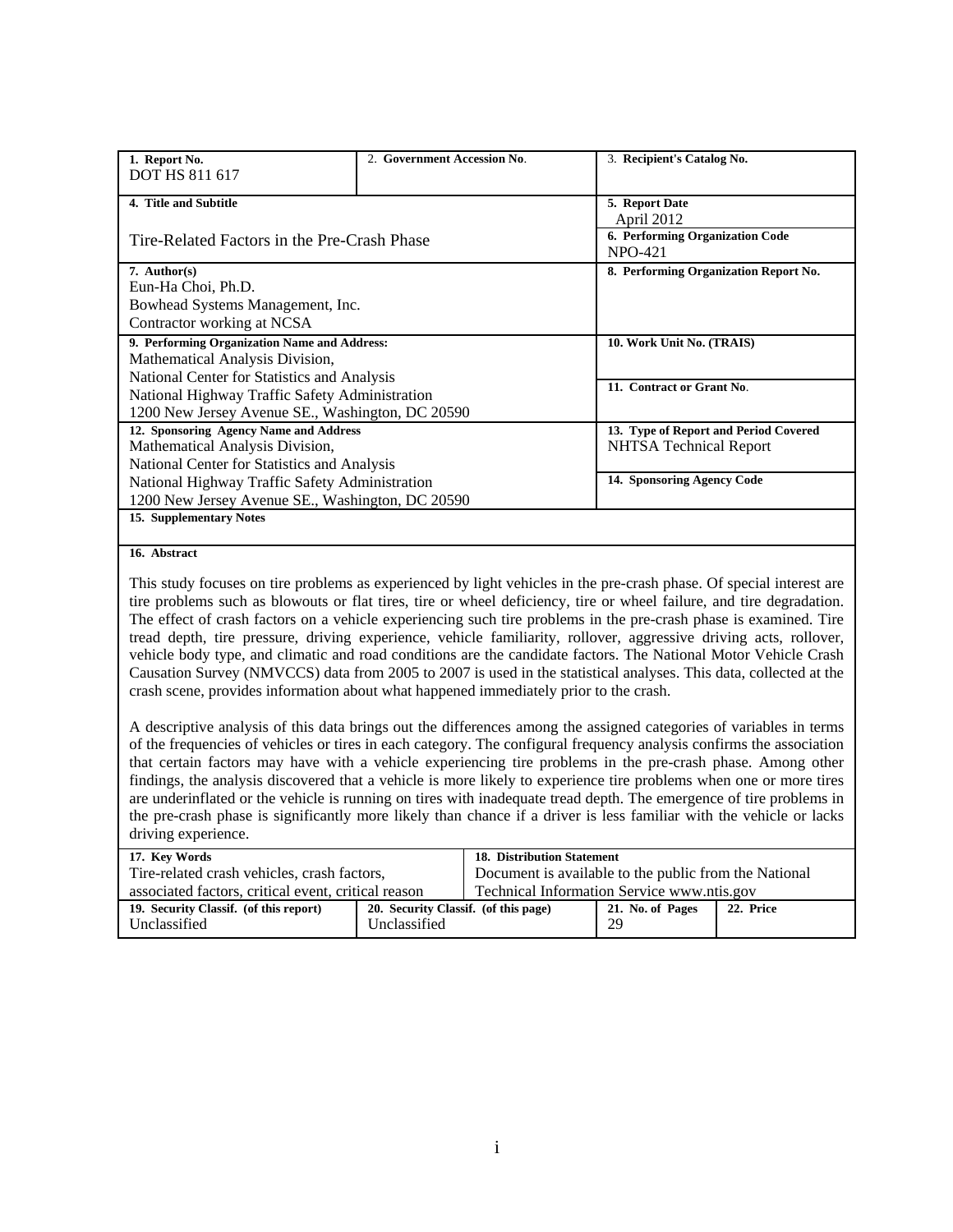## **TABLE OF CONTENTS**

| 1.               |     |  |
|------------------|-----|--|
| 2.               |     |  |
| 3.               |     |  |
| $\overline{4}$ . |     |  |
| 5.               |     |  |
| 6.               |     |  |
|                  | 6.1 |  |
|                  | 6.2 |  |
|                  | 6.3 |  |
|                  | 6.4 |  |
|                  | 6.5 |  |
|                  | 6.6 |  |
|                  | 6.7 |  |
|                  | 6.8 |  |
|                  | 6.9 |  |
| 7.               |     |  |
| 8.               |     |  |
| 9.               |     |  |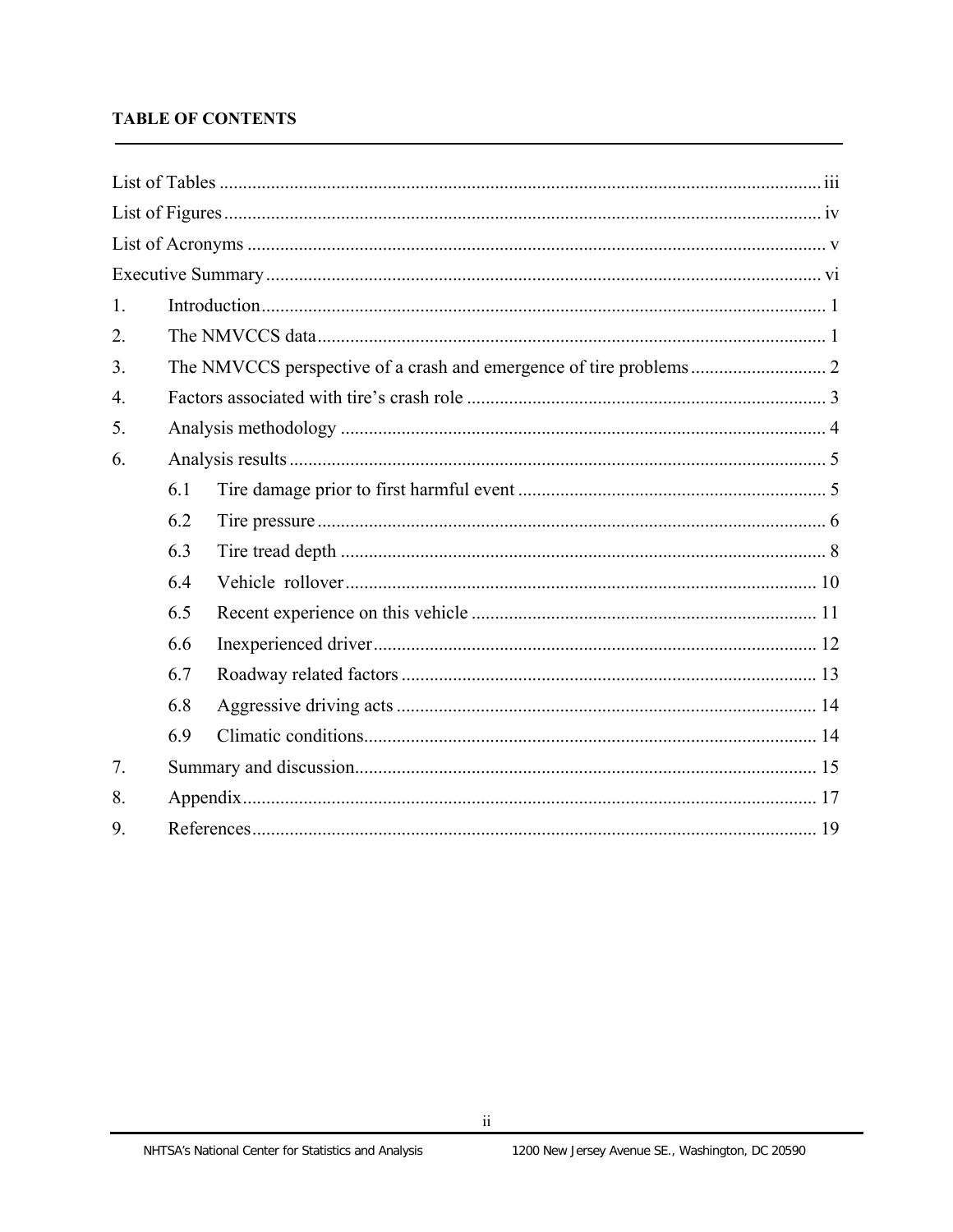## **LIST OF TABLES**

| Table 8. Observed and expected frequencies by tire's crash role and recent experience to this vehicle 12   |  |
|------------------------------------------------------------------------------------------------------------|--|
| Table 9. Observed and expected frequencies by tire's crash role and presence of inexperienced driver  13   |  |
| Table 10. Observed and expected frequencies by tire's crash role and presence of roadway-related factors13 |  |
| Table 11. Observed and expected frequencies by tire's crash role and presence of driver aggressive acts14  |  |
|                                                                                                            |  |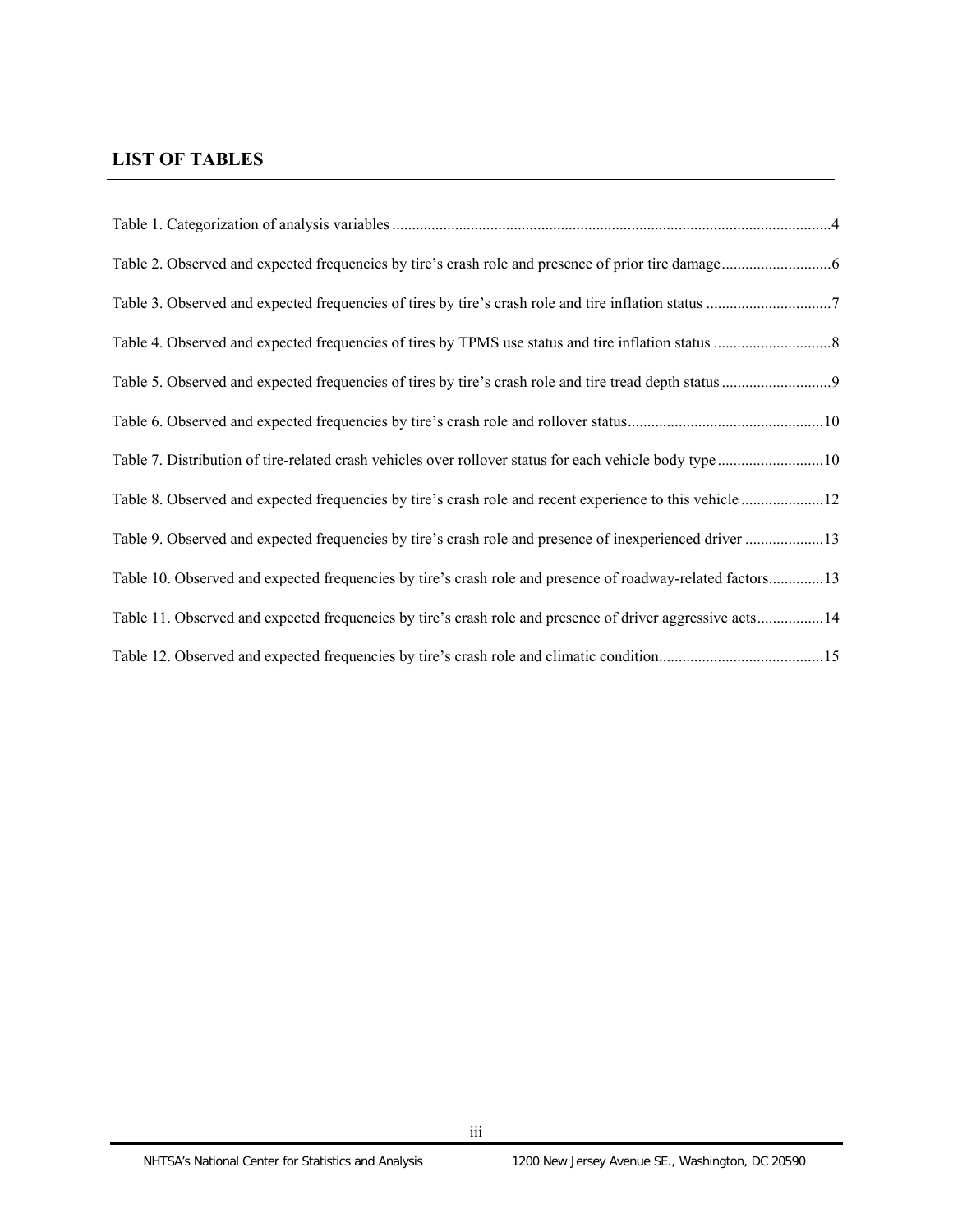# **LIST OF FIGURES**

| Figure 4. Percentage of tires of the tire-related crash vehicles in each category of tire inflation status (underinflated, |  |
|----------------------------------------------------------------------------------------------------------------------------|--|
|                                                                                                                            |  |
|                                                                                                                            |  |
| Figure 7. Percentage of tire-related crash vehicles in each category of recent experience to this vehicle11                |  |
| Figure 8. Percentage of tire-related crash vehicles in each category of inexperienced driver's presence 12                 |  |
| Figure 9. Percentage of tire-related crash vehicles in each category of roadway-related factors' presence13                |  |
| Figure 10. Percentage of tire-related crash vehicles in each category of aggressive driving acts' presence 14              |  |
|                                                                                                                            |  |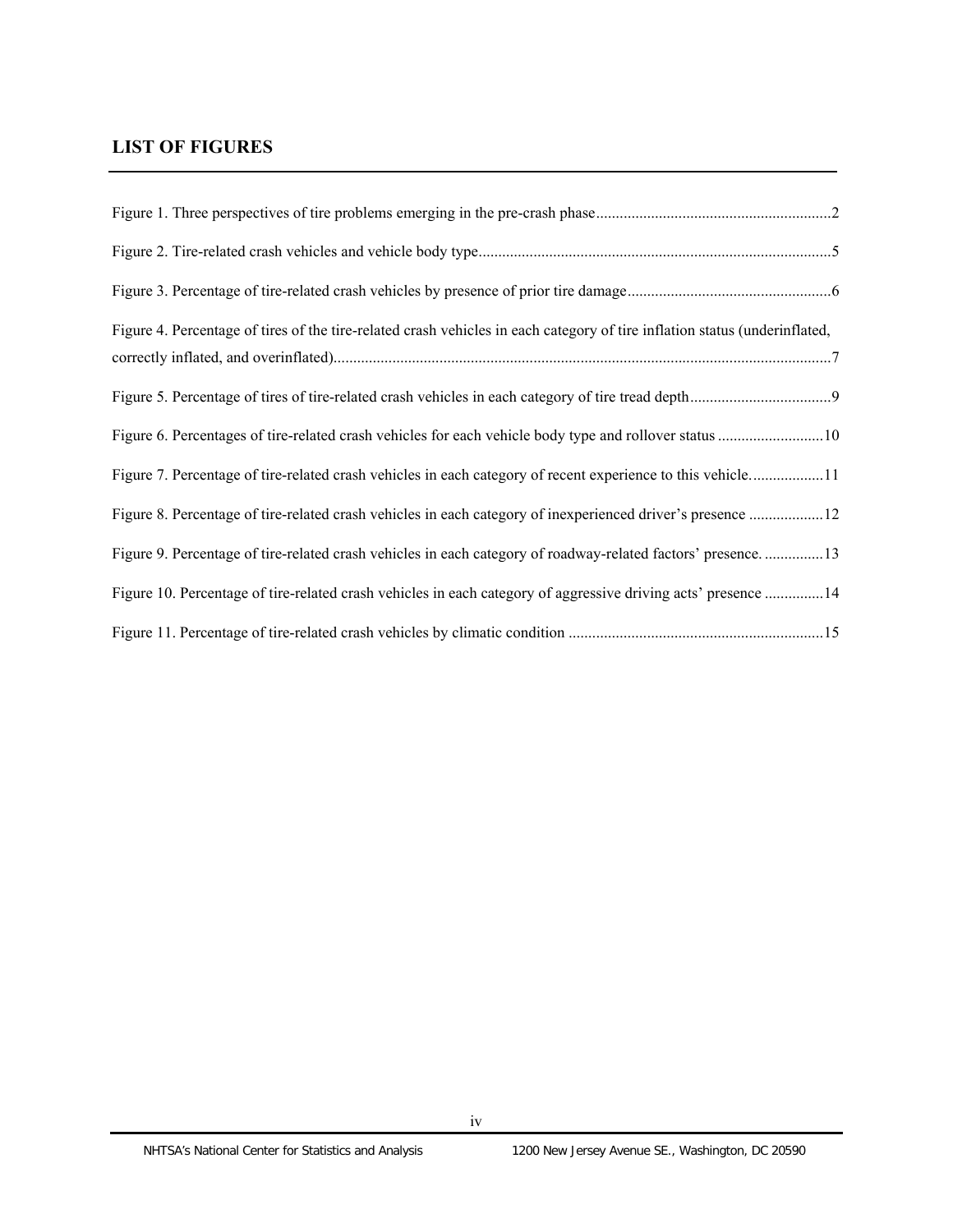### **LIST OF ACRONYMS**

TPMS - tire pressure monitoring systems

#### NMVCCS - National Motor Vehicle Crash Causation Survey

- CFA configural frequency analysis
- SUV sport utility vehicle
- FMVSS Federal Motor Vehicle Safety Standard
- NASS-CDS National Automotive Sampling System Crashworthiness Data System
- FARS Fatality Analysis Reporting System

#### OEM - original equipment manufacturer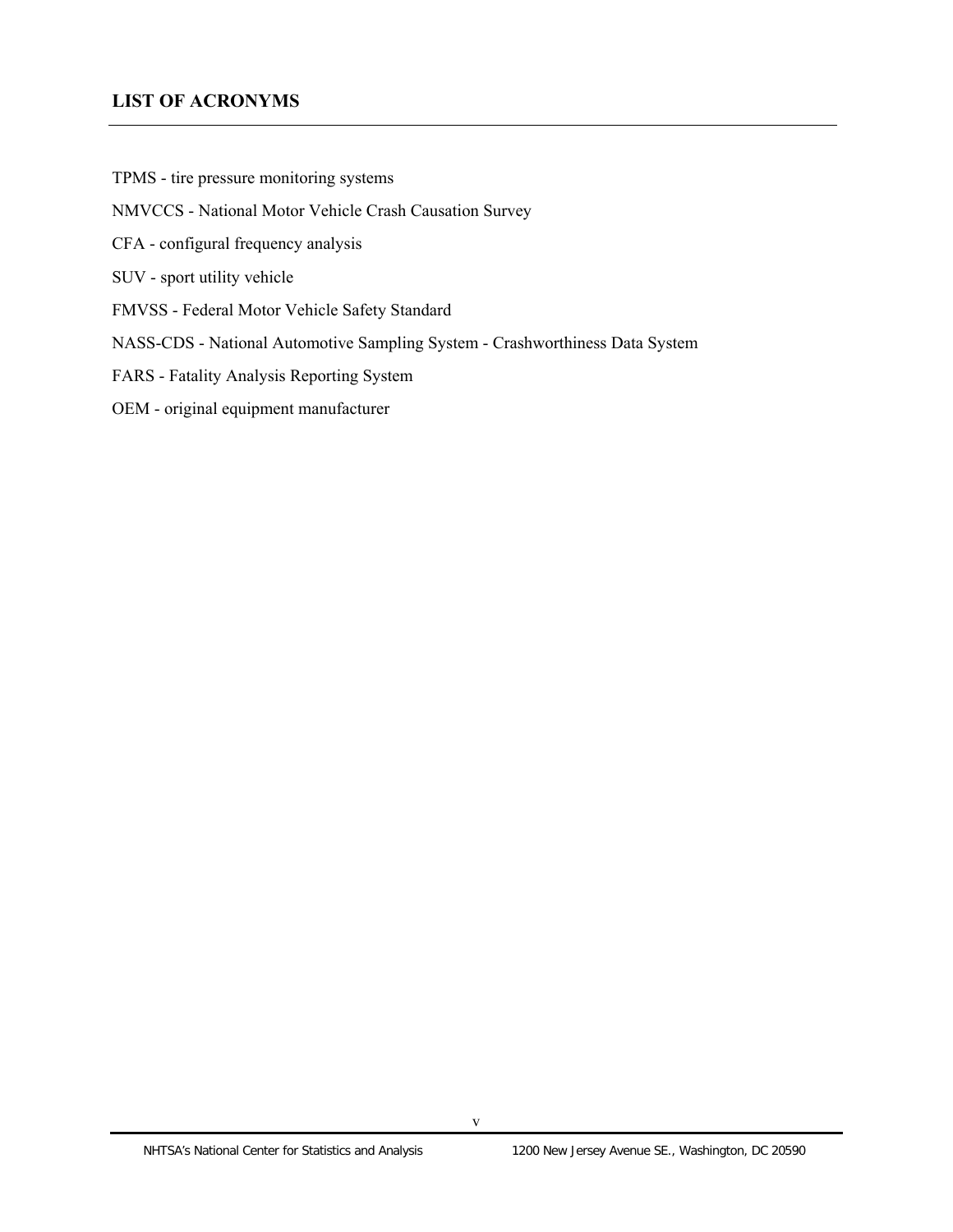## **EXECUTIVE SUMMARY**

This study focuses on tire problems as experienced by light vehicles in the pre-crash phase. Of special interest are these tire-related events: blowouts or flat tires, tire or wheel deficiency, tire or wheel failure, and tire degradation. According to a 2003 NHTSA report, an estimated 414 fatalities, 10,275 non-fatal injuries, and 78,392 crashes occurred annually due to flat tires or blowouts before tire pressure monitoring systems (TPMS) were installed in vehicles.<sup>1</sup> As a result of tire-related safety concerns, NHTSA established two new Federal Motor Vehicle Safety Standards: FMVSS No. 138<sup>2</sup> requires TPMS on all new light vehicles and FMVSS No. 139<sup>3</sup> updated the performance requirements for passenger car and light-truck radial tires. Both of these rules became effective on September 1, 2007. The effects of these rules are expected to continue to increase with time as market penetration increases. This study uses data collected through the National Motor Vehicle Crash Causation Survey in 2005 to 2007 to focus on tire problems experienced by light vehicles in the pre-crash phase. Other factors such as inadequate tread depth, tire underinflation, or extreme climatic conditions could also amplify the emergence of tire problems in this phase. Factors that were analyzed to assess the emergence of tire problems in the precrash phase include tire pressure, tread depth, vehicle body type, vehicle rollover, driver's familiarity with the vehicle, driving experience, aggressive driving behavior, roadway-related factors, and climatic conditions.

The NMVCCS recorded the sequence of events occurring in the pre-crash phase, including those events related to tires. In the survey, tire problems experienced by vehicles in the pre-crash phase are recorded as associated factors, critical pre-crash events, or critical reasons, denying any implication that these problems actually caused the crash. This study uses the NMVCCS data in a descriptive analysis to highlight the differences among categories of the associated factors. Configural frequency analysis is conducted to study the association of these factors with the emergence of tire problems.

The NMVCCS data is a sample of 5,470 crashes representing 2,188,970 crashes at the national level. In 9 percent of these crashes, one or more vehicles experienced tire problems in the pre-crash phase. Correspondingly, of the estimated 3,889,770 vehicles involved in the NMVVCS crashes, 5 percent experienced tire problems in the pre-crash phase. Fifty percent of the tire-related crashes were singlevehicle crashes while only 31 percent of crashes where tire-related crash factors were not cited were single-vehicle crashes. Some of the results from this study are listed below.

- Of the tires that were underinflated by more than 25 percent of the recommended pressure, approximately 10 percent were in vehicles that experienced tire problems in the pre-crash phase. In contrast, among the correctly inflated tires, a much smaller percentage (3.4%) belongs to vehicles that experienced tire problems. Thus, underinflation is not the only cause of tire problems; however, when tires are underinflated by 25 percent or more, tires are 3 times as likely to be cited as critical events in the pre-crash phase.
- $\bullet$  With at least one or more tires with lower tread depths (between 0 and 4/32"), vehicles experienced tire problems during crash occurrence significantly more than chance. Of tires with tread depth in the range 0 to 2/32″, about 26 percent were in vehicles that experienced tire problems in the pre-crash phase while only 8 percent of tires with tread depth in the range  $3/32$  to  $4/32$ " were in such vehicles.
- The percentage of vehicles experiencing tire problems is significantly higher among vehicles that rolled over as compared to vehicles that did not roll over for all vehicle body types: passenger cars, pickups, SUVs, and vans. Of all SUVs experiencing tire problems in the pre-crash phase, 45 percent rolled over. For the other body types (passenger cars, pickups, and vans), fewer than 25 percent of the vehicles experiencing tire problems rolled over. Thus, tire problems experienced in the pre-crash phase were more likely to result in a rollover in SUVs than in other vehicle types.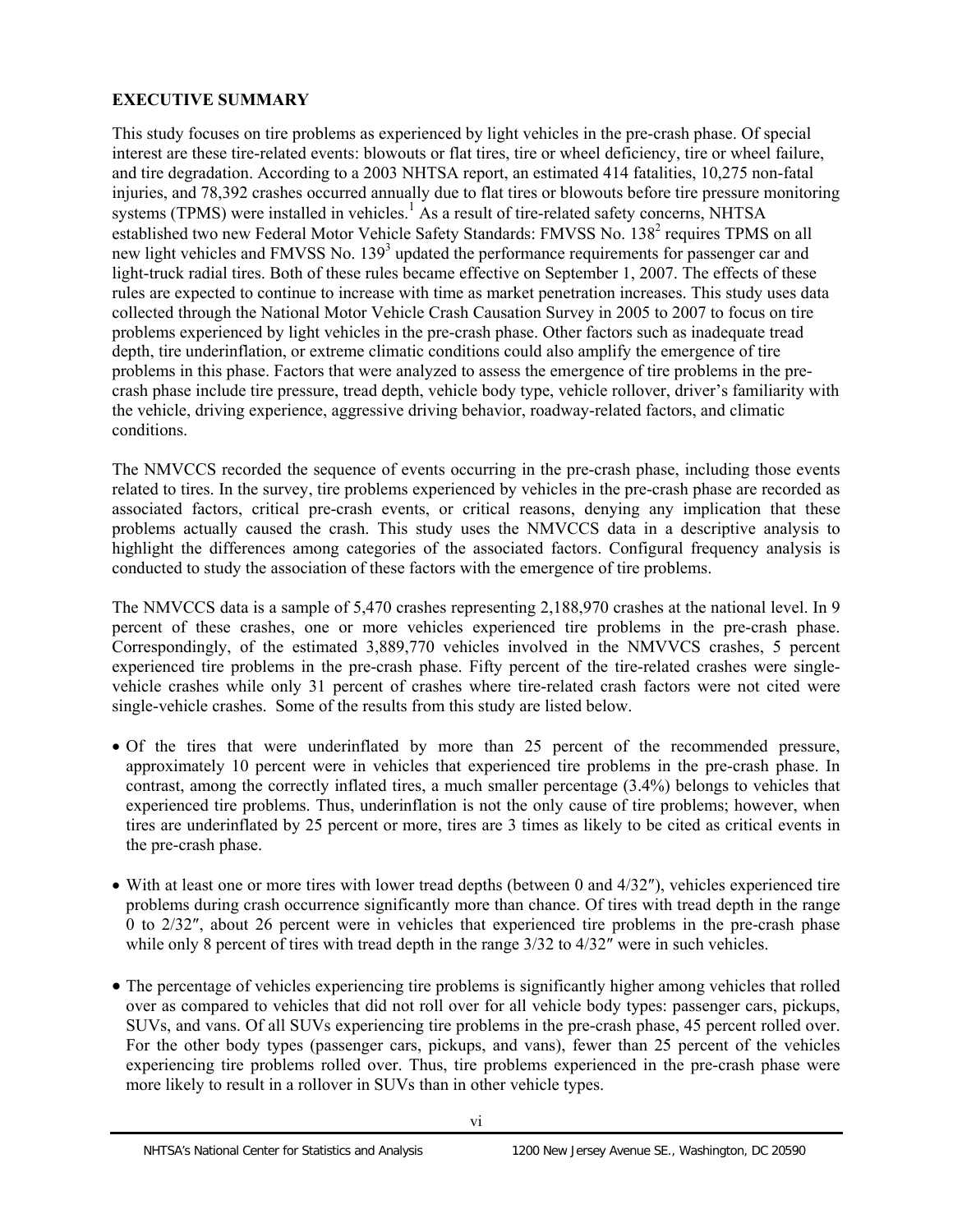- When drivers were less familiar with the vehicles they were driving, the vehicles experienced tire problems in the pre-crash phase significantly more than chance. This was also the case when drivers were inexperienced and lacked sufficient driver training. Thus, it is likely that inexperienced drivers and drivers not familiar with the vehicles they are driving pay less attention to tires and tire pressure.
- A significantly higher percentage (11.2%) of vehicles were observed to experience tire problems when one or more roadway-related factors (e.g., wet road, road under water, slick surface) were present in the pre-crash phase as compared to when no roadway-related factors were cited (3.9%). Thus, the vehicles running under adverse roadway conditions may become more vulnerable to tire problems.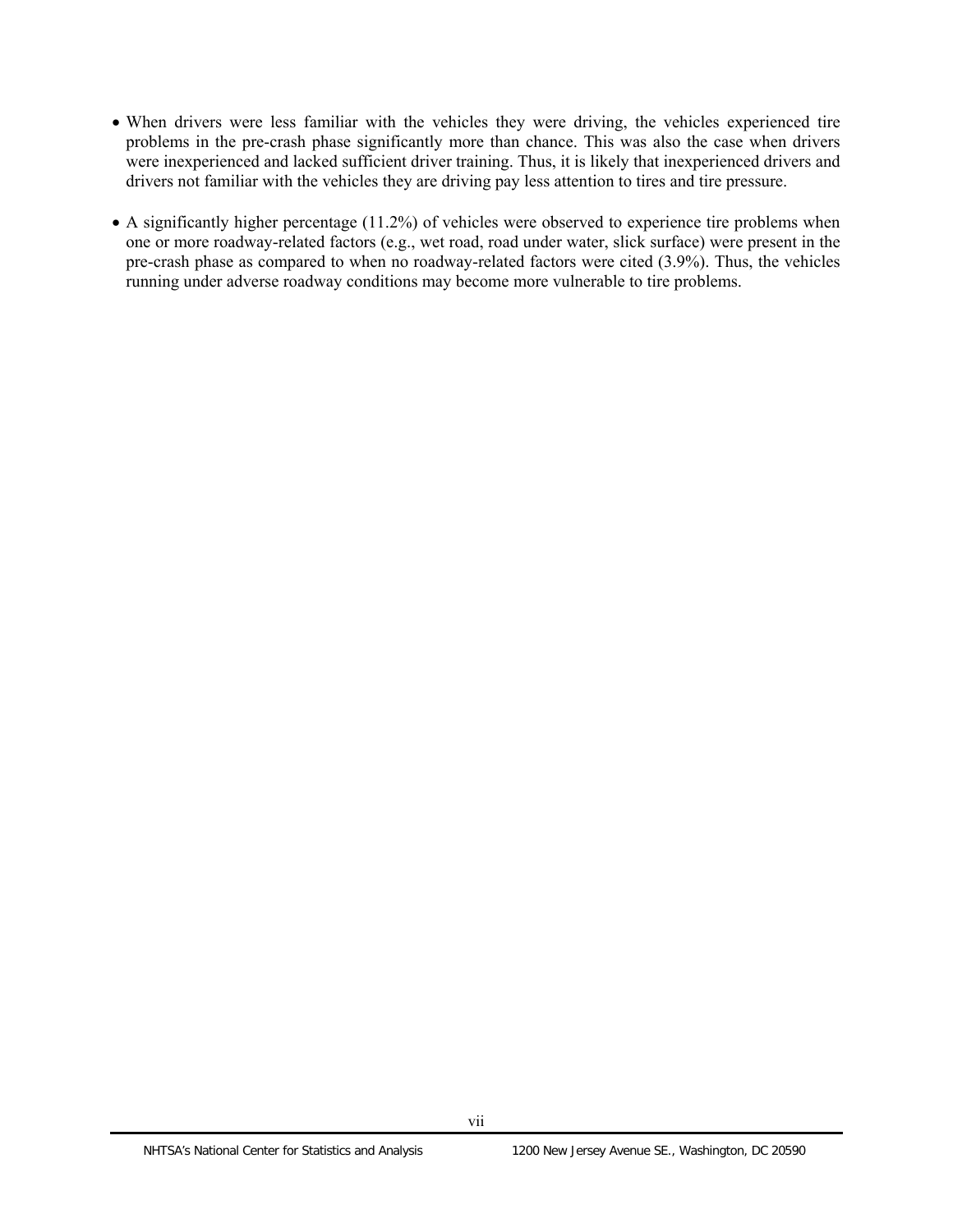## **1. INTRODUCTION**

In order for a vehicle to handle safely and to use fuel economically, the vehicle's tires should be in good condition. Good condition requires regular monitoring and timely maintenance of all tires on, or associated with, the vehicle. Nevertheless, it is not uncommon to find vehicles on the road, running on one or more underinflated/overinflated tires or tires with inadequate tread depth. Tire pressure below the recommended pressure can cause high heat generation that in turn can cause rapid tire wear and blowout. Similarly, inadequate tread depth can also cause blowouts of tires. Tire-related events such as tire failure or blowout resulting from tire deficiencies or other factors are risky and often add to the likelihood of crash occurrence. According to a 2003 NHTSA report, an estimated 414 fatalities, 10,275 non-fatal injuries, and 78,392 crashes occurred annually due to flat tires or blowouts before tire pressure monitoring systems were installed in vehicles. $<sup>1</sup>$ </sup>

When a vehicle starts experiencing tire problems in the pre-crash phase, i.e., immediately prior to the collision, the time window for attempting a crash avoidance maneuver is extremely small. This makes the vehicle vulnerable to crash involvement. Also, the risk of collision may be enhanced if one or more crash factors are present in this phase of the crash. For example, during crash occurrence, tire blowout of a vehicle running on a wet road or driven by an inexperienced driver may make the crash unavoidable. In one of the investigated crashes, two rear tires of a crash-involved pickup truck had only 1/32 inch of tread depth.<sup>4</sup> The driver felt the rear-end of this vehicle "slip" during crash occurrence, probably due to tire failure. This happened when it was raining and the road was wet. To reduce the number of crashes that are attributable to tire problems, it is important to study the crash-involved vehicles that experienced tire problems in the pre-crash phase. The knowledge about the effect of other crash factors on a vehicle experiencing tire problems in the pre-crash phase can provide a better perspective of the crashes that may be attributed to tire problems.

The choice of information available for this purpose is limited. The Indiana Tri-Level Study<sup>5</sup> data, collected in 1979, has tire information but is outdated. Since then, much has changed – the use of radial tires on vehicles has increased and so has the availability of tire pressure monitoring devices such as TPMS. Some of the other databases that contain the tire-related information are National Automotive Sampling System - Crashworthiness Data System and the Fatality Analysis Reporting System. Even though the data pertaining to crash-involved vehicles is updated annually, the information is compiled much later after the crash has occurred. Thus, these databases provide little clue on what and how tire problems were experienced by vehicles during crash occurrence. Additionally, both databases lack information on tire pressure. To obtain the firsthand information about several aspects of crashes, NMVCCS was conducted by NHTSA's National Center for Statistics and Analysis in 2005 to 2007. This includes information about tire-related events such as tire failure and tire blowout that occurred in the precrash phase, as well as other factors present in the crash.

## **2. THE NMVCCS DATA**

During the 3-year period January 2005 to December 2007, NMVCCS collected driver-, vehicle-, roadway-, and environment-related information from 6,949 crashes. Each of these crashes occurred between 6 a.m. and midnight and resulted in a harmful event associated with a vehicle in transport. Additionally, at least one of the first three vehicles in these crashes was a light passenger vehicle towed due to damage. The aim of NMVCCS was to record an account of the sequence of events that led to the crash. To achieve this, the crashes were investigated immediately after the crash occurrence without assigning the fault to the driver, vehicle, or environment.

The NMVCCS data has certain limitations as in any survey. The small sample sizes, due to a large number of unknowns or data segmentation required for certain types of analyses, may affect the precision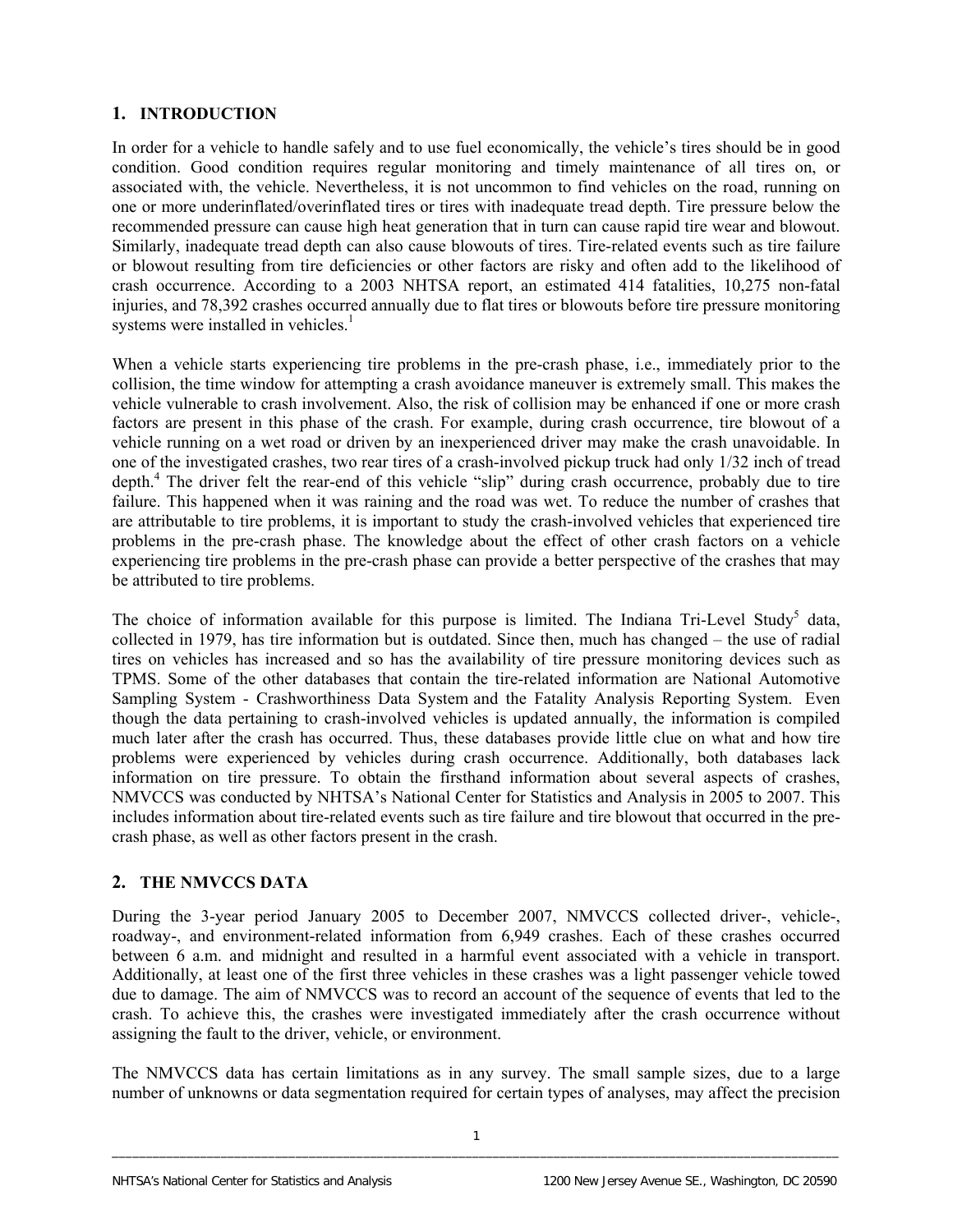of the estimates. The information in this survey was recorded from driver and witness interviews, vehicle assessment, and evaluation of the roadway infrastructure. Therefore, caution is needed when interpreting the results, as some of the variables used in the analysis are subjective in nature. The NMVCCS data also contains multiple-choice variables whose attributes may define overlapping categories. This may violate the assumption of mutual exclusiveness required for certain types of analyses.

Of the total 6,949 crashes investigated during July 2005 to December 2007, sampling weights were assigned to 5,470 crashes to yield a nationally representative sample. The present study analyzes the data pertaining to these weighted crashes.

## **3. THE NMVCCS PERSPECTIVE OF A CRASH AND EMERGENCE OF TIRE PROBLEMS**

A crash in NMVCCS is considered as a simplified linear chain<sup>6</sup> of events comprised of "crash-associated factors," "movement prior to critical crash envelope," "critical pre-crash event," and "critical reason for the critical pre-crash event" (Figure 1). Among these elements, the critical pre-crash event documents the circumstances that made the crash imminent. The movement prior to critical crash envelope refers to movement of the vehicle immediately before the critical pre-crash event. The crash-associated factors document factors that might have played a role in crash occurrence. The critical reason is the immediate reason for the critical event and is often the last failure in the causal chain (i.e., closest in time to the critical pre-crash event).



Figure 1. Three perspectives of tire problems emerging in the pre-crash phase

This study considers tire problems in the above perspective, i.e., the emergence of tire problems in the pre-crash phase as an associated factor, the critical pre-crash event, or the critical reason for the critical event. However, none of these implies that a particular tire problem caused the crash. In the subsequent discussion, these tire problems in the pre-crash phase are referred to as "tire-related crash factors" and are defined as follows.

#### **Tire/wheel deficiency** – assessed as an associated factor –

the variable that indicates if the vehicle experienced a tire deficiency/malfunction (e.g., blowout, air out, etc.) in the pre-crash phase.

**Blowout or flat tires – assessed as the critical pre-crash event –** the variable that shows if blow out or flat tire caused loss of vehicle control when in motion.

### **Tires/wheels failed, other tire degradation** – assessed as the critical reason –

the variable that records catastrophic failures (e.g., blowouts, tread separations, wheel separations) and tire degradation (e.g., bald and/or underinflated tires) that may degrade the vehicle's handling characteristics.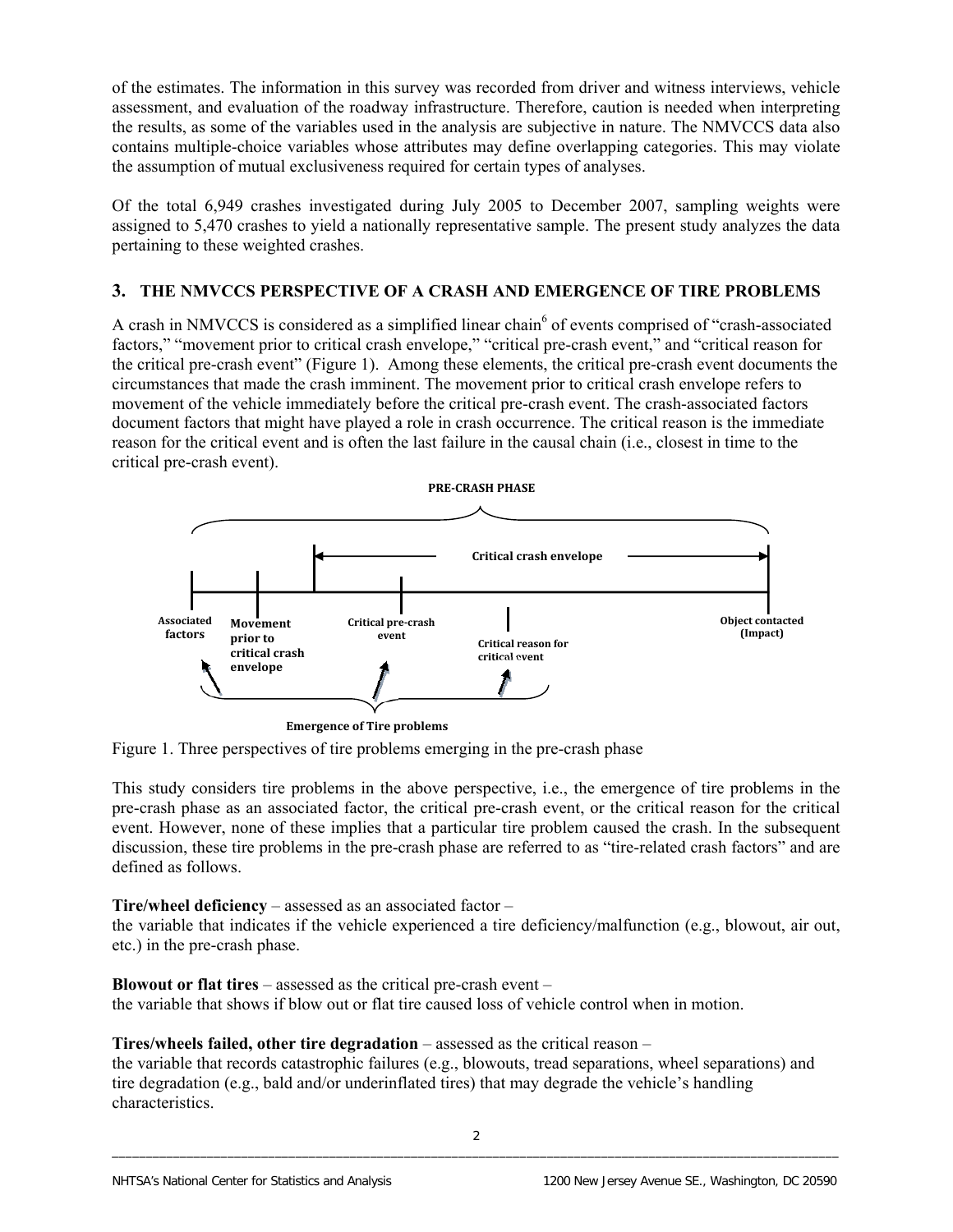The focus of this study is on the vehicles that experienced at least one of these tire problems in the precrash phase, namely tire/wheel deficiency, blowout or flat tire, and tires or wheels failed or other tire degradation.

For the subsequent analysis and discussion, the composite variable "tire's crash role" is defined as

Active, if at least one of the tire-relat Tire' ed crash factors is present in the pre-crash s crash role  $=$   $\left\{\right.$  Inactive, if none of the tire-related cra phase fo sh fa r the c v tors is prese ehicle, for the vehicle. nt in the pre-crash phase

A crash-involved vehicle for which the "tire's crash role" is active is referred to as a "tire-related crash vehicle" and a crash in which such a vehicle is involved, a "tire-related crash." For comparison purposes, the study also considers vehicles for which the tire's crash role is inactive. These vehicles are referred to as "other crash vehicles."

## **4. FACTORS ASSOCIATED WITH TIRE'S CRASH ROLE**

The tire's crash role may be associated with other driver-, vehicle-, or environment-related factors. To study the association of the tire's crash role with other crash factors, the following variables are considered.

#### Vehicle factors

- *Tire pressure:* tire inflation status
- *Tire tread depth:* tire tread depth measured to the nearest 1/32nd of an inch
- *Tire damage prior to first harmful event:* the pre-crash flaws or damage in each tire of the vehicle (e.g., complete tread separation, partial tread separation)
- *TPMS*: if tire pressure monitoring system is in use or not
- *Vehicle body type:* a vehicle body type describing the general configuration/shape and distinguishing characteristics of the motor vehicle
- *Rollover:* whether or not the vehicle rolled over

### Driver factors

- *Inexperienced driver:* the presence of a driver with a lack of training or driving experience
- *Recent experience driving this vehicle*: the driver familiarity with this vehicle in terms of the number of times the driver drove this vehicle in the past three months
- *Aggressive driving acts:* the presence of one or more of the aggressive driving acts such as speeding, tailgating, rapid/frequent lane changes/weaving, accelerating rapidly from stop, and stopping suddenly.

### Environmental factors

- *Road related factor*: the presence of one or more roadway-related factors such as wet roads, road under water, slick surface, road washed out, potholes, deteriorated road edges, etc.
- *Month of the crash:* month of the year in which crash occurred

For the purpose of analyses, these variables are categorized as shown in Table 1.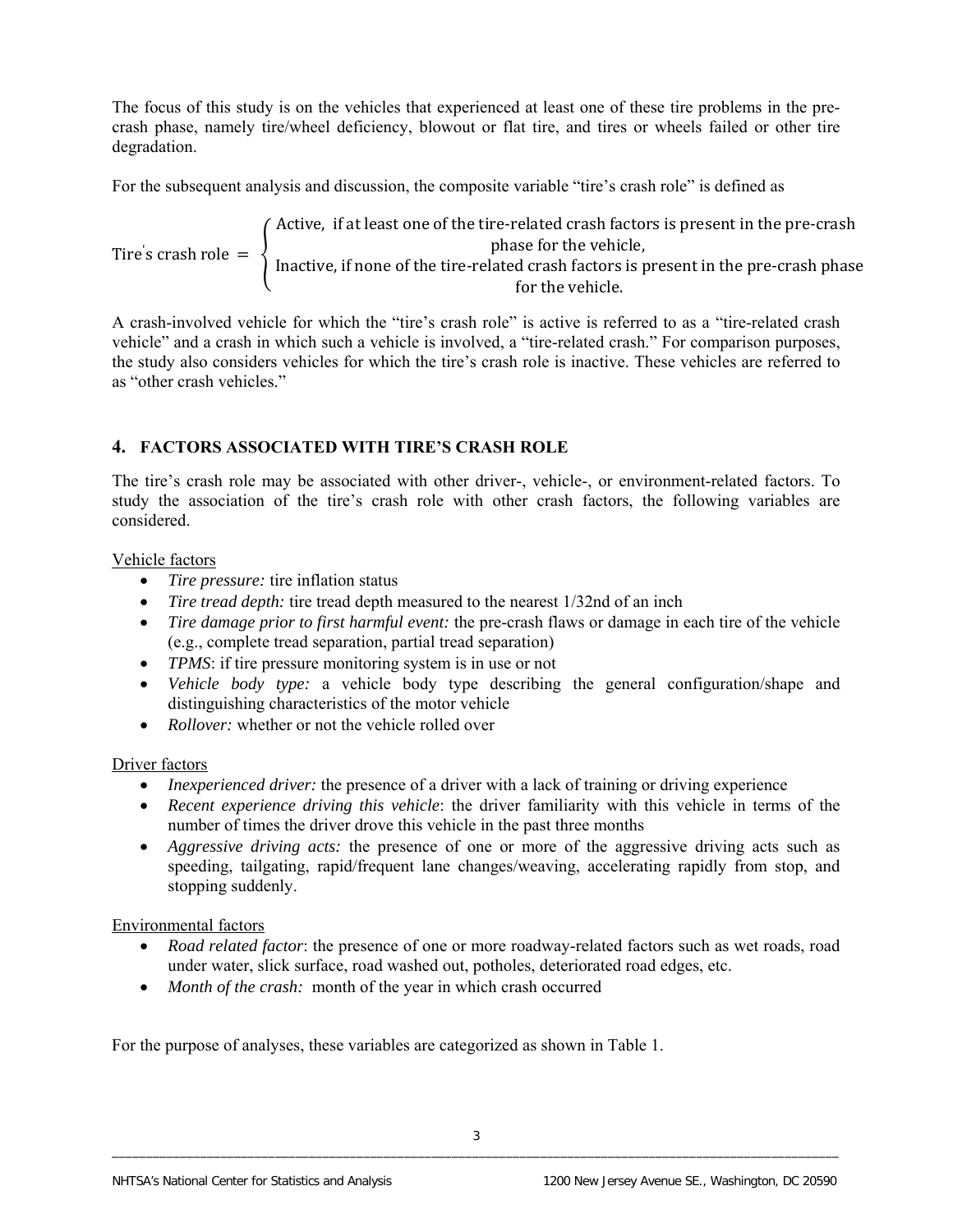| <b>Variable</b>                                                  | Categories used in analysis                                                   |
|------------------------------------------------------------------|-------------------------------------------------------------------------------|
| Tire's crash role                                                | Active, Inactive                                                              |
| Improper tire pressure (in percent)                              | Less than -25, -25 to -10, -10 to 0, 0, 0 to 10, 10 to 25, Greater<br>than 25 |
| Tire tread depth (in 1/32nd of an inch)                          | $0-2$ , 3-4, 5-6, 7+                                                          |
| Tire damage prior to first harmful event                         | Yes, No                                                                       |
| <b>TPMS</b> in use                                               | Yes, No                                                                       |
| Vehicle body type                                                | Passenger cars, Pickups, SUVs, Vans                                           |
| <b>Rollover</b>                                                  | Yes, No                                                                       |
| <b>Inexperienced driver</b>                                      | Yes, No                                                                       |
| Recent experience driving this vehicle<br>(in last three months) | 1 -10 times. More than 10 times                                               |
| <b>Aggressive driving act</b>                                    | One or more present, None                                                     |
| Roadway related factor                                           | One or more present, None                                                     |
| <b>Climatic condition</b>                                        | Cold (Nov. to Feb.), Hot (July to Sept.), Mild (Mar. to June, Oct.)           |

Table 1. Categorization of analysis variables

## **5. ANALYSIS METHODOLOGY**

Descriptive and configural frequency analyses (CFA) are conducted to study tire problems as experienced by vehicles in the pre-crash phase. The purpose of the descriptive analysis is to bring out differences among the vehicle categories as defined by the attributes of the variables, specified in Table 1. This is done in terms of the percent frequency of vehicles falling in each of these categories.  $CFA^{7, 8}$  is conducted to identify other crash factors that are associated with the emergence of tire problems. In certain attributes of a factor, a vehicle is more likely to experience tire problems as compared to others. For instance, a tire with inadequate (less than 2/32") tread depth may make the vehicle more vulnerable to experiencing tire problems as compared to the tire that has adequate tread depth of 5/32" or more. Identifying such profiles that may have an effect on tire's crash role will be useful in developing and implementing crash prevention measures.

### CFA and its interpretation:

CFA is a multivariate statistical technique that searches patterns of variables' categories, which occurred more often or less often than expected under chance alone. The population units (crash-involved vehicles or tires, in the present case) are segmented by cross-tabulation of the variables. Each combination of the variables' categories used in the segmentation, referred to as a configuration, characterizes a profile of the population unit (e.g., a vehicle experienced tire problems in the pre-crash phase while being driven on a wet road). By comparing the observed and expected frequencies for each configuration, CFA explores the association of tire's crash role with other factors of interest such as driving experience, tire pressure, tread depth, aggressive driving acts, climatic conditions, etc. Since the expected frequency in this technique is estimated based on the assumption of no association between factors, the expected frequency is presumed to be the outcome of chance alone. Thus, a statistically significant difference between the observed and expected frequency for a configuration provides evidence of the association a factor has with a vehicle experiencing tire problems in the pre-crash phase. The Z-statistic is used to confirm if the difference (positive or negative) is statistically significant. Computational details of the Z-statistic are provided in the Appendix. All inferences made through CFA bear a 99 percent confidence level. This is the Bonferroni adjusted level of the initially set 95 percent confidence level. In the subsequent discussion, for the sake of brevity, the expression "a vehicle experiencing tire problems" is used for the expression "a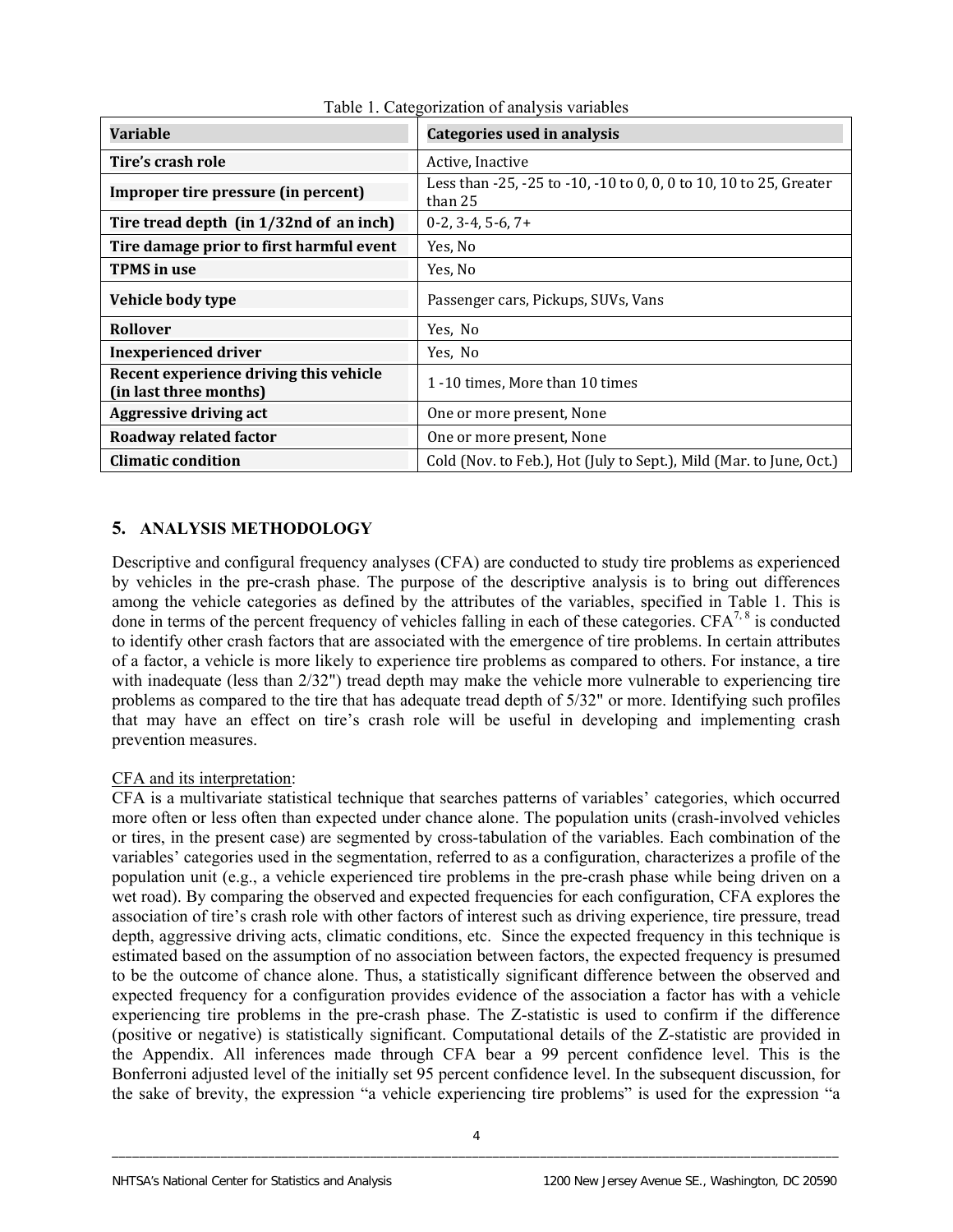vehicle experiencing tire problems in the pre-crash phase." Such a vehicle is also referred to as a "tirerelated crash vehicle."

The results of descriptive analysis are presented as bar charts that show percent frequencies of vehicles falling in different categories of a variable, specified in Table 1. CFA results are presented in tables that show configurations of variables (defining vehicle profiles) and the corresponding observed and expected frequencies, as well as the Z-values. The statistical software SAS 9.1.3 is used for these analyses.<sup>9</sup>

### **6. ANALYSIS RESULTS**

The 5,470 NMVCCS crashes represent an estimated 2,188,970 crashes at the national level. Approximately 9 percent (189,917) of the estimated total were "tire-related crashes." In terms of vehicles, of the estimated 3,894,507 vehicles involved in the NMVCCS crashes, 197,421 (about 5% of the estimated total) are "tire-related crash vehicles." About 50 percent of the tire-related crashes were singlevehicle crashes while only about 31 percent of other crashes were single-vehicle crashes.

Figure 2(a) shows the percentages of tire-related crash vehicles in each vehicle body type, shown as shaded portions of bars and of "other crash variables" as un-shaded portions. About 6 percent of passenger cars, 4.6 percent of SUVs, 4.3 percent of pickups, and 3.5 percent of vans are tire-related crash vehicles. Figure 2(b) displays the percentage distribution of the tire-related crash vehicles over vehicle body types. Among the tire-related crash vehicles, the light passenger vehicles account for the largest percentage (66.3%), followed by SUVs (17.4%), pickups (11.1%), and vans (4.9%).



Figure 2. Tire-related crash vehicles and vehicle body type (Data Source: NMVCCS 2005-2007)

## **6.1 TIRE DAMAGE PRIOR TO FIRST HARMFUL EVENT**

The variable "tire damage prior to first harmful event" records the flaws or damage in a tire, such as complete or partial tread separation prior to the first harmful event (i.e., the first event that caused a fatal or nonfatal injury or property damage). The NMVCCS data shows that of all the vehicles that had prior tire damage to one or more of their tires, 31.6 percent experienced tire problems and about 68.4 percent did not experience tire problems (Figure 3). On the other hand, among vehicles with no prior tire damage, only 4.5 percent were tire-related crash vehicles and 95.5 percent were other crash vehicles. Table 2 presents the results of CFA to detect the association of prior tire damage with tire's crash role.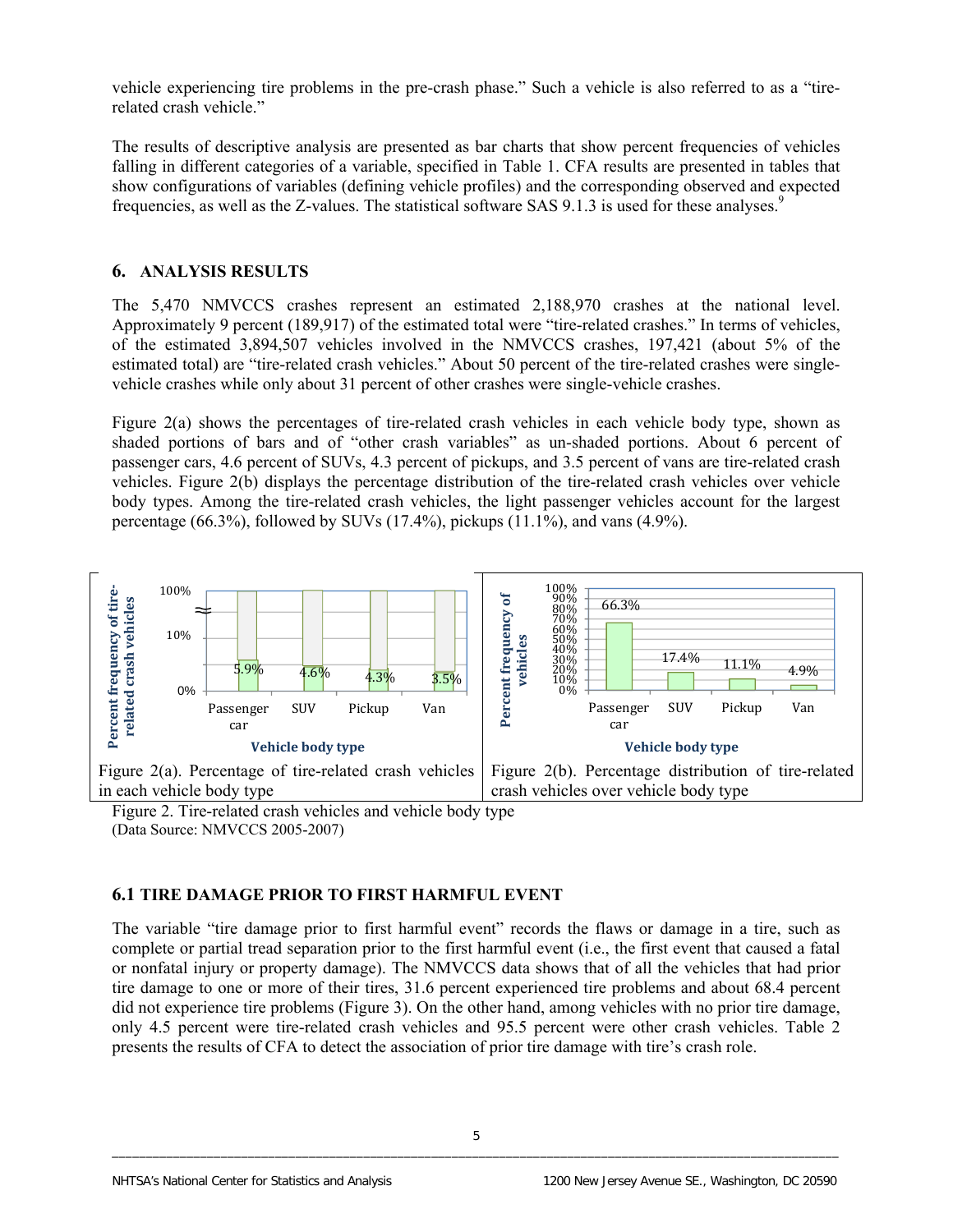

Figure 3. Percentage of tire-related crash vehicles by presence of prior tire damage (Data Source: NMVCCS 2005-2007)

The results show that when there was prior tire damage, significantly more than expected vehicles were observed to experience tire problems under the assumption that tire's crash role has no association with prior tire damage  $(Z-value = 11.7)$ . The negative Z-value,  $-1.8$ shows that when there was no prior tire damage, vehicles were observed to experience tire problems in the pre-crash phase significantly less than chance.

Table 2. Observed and expected frequencies by tire's crash role and presence of prior tire damage

| Tire's crash role<br>(Vehicle classification) | <b>Prior tire</b><br>damage | <b>Observed</b> | <b>Expected</b> | Z-value |
|-----------------------------------------------|-----------------------------|-----------------|-----------------|---------|
| Active                                        | One or more                 | 31,234          | 5,173           | $11.7*$ |
| (Tire-related crash vehicle)                  | <b>None</b>                 | 152,540         | 178,601         | $-1.8*$ |
| <b>Inactive</b>                               | One or more                 | 67,603          | 93,664          | $-2.6*$ |
| (Other crash vehicle)                         | <b>None</b>                 | 3,259,734       | 3,233,673       | 0.4     |

 \*Statistically significant at 95 percent confidence level (Data Source: NMVCCS 2005-2007)

## **6.2 TIRE PRESSURE**

NMVCCS records both the recommended and measured tire pressures of each tire of the crash-involved vehicles. These measurements can be used to determine a tire's inflation status as:

- Underinflated, if the recommended tire pressure exceeds the measured pressure
- Overinflated, if the measured tire pressure exceeds the recommended pressure
- Correctly inflated, if the measured tire pressure is the same as the recommended pressure

In addition to correct tire inflation, three levels of underinflation and overinflation are considered in the analysis. These include 0 to 10, 10 to 25, and greater than 25 percent underinflation or overinflation compared to the recommended pressure. TPMS is required to provide a warning to the driver when one or more tires are 25 percent or more below the recommended pressure on the tire placard.

Figure 4 shows that of all the tires underinflated by more than 25 percent of the recommended pressure, about 10 percent belonged to tire-related crash vehicles, which is the highest among the three categories of underinflated tires. About 4 percent of the tires that were underinflated by less than 10 percent and about 6 percent of those underinflated by 10 to 25 percent belonged to tire-related crash vehicles. Similarly, of all the tires overinflated by more than 25 percent, about 7 percent were mounted on tirerelated crash vehicles. Figure 4 shows increasing percentages of underinflated or overinflated tires belonging to tire-related crash vehicles with increasing levels of underinflation or overinflation. Only 3.4 percent of the correctly inflated tires belonged to tire-related crash vehicles. The percentage of other crash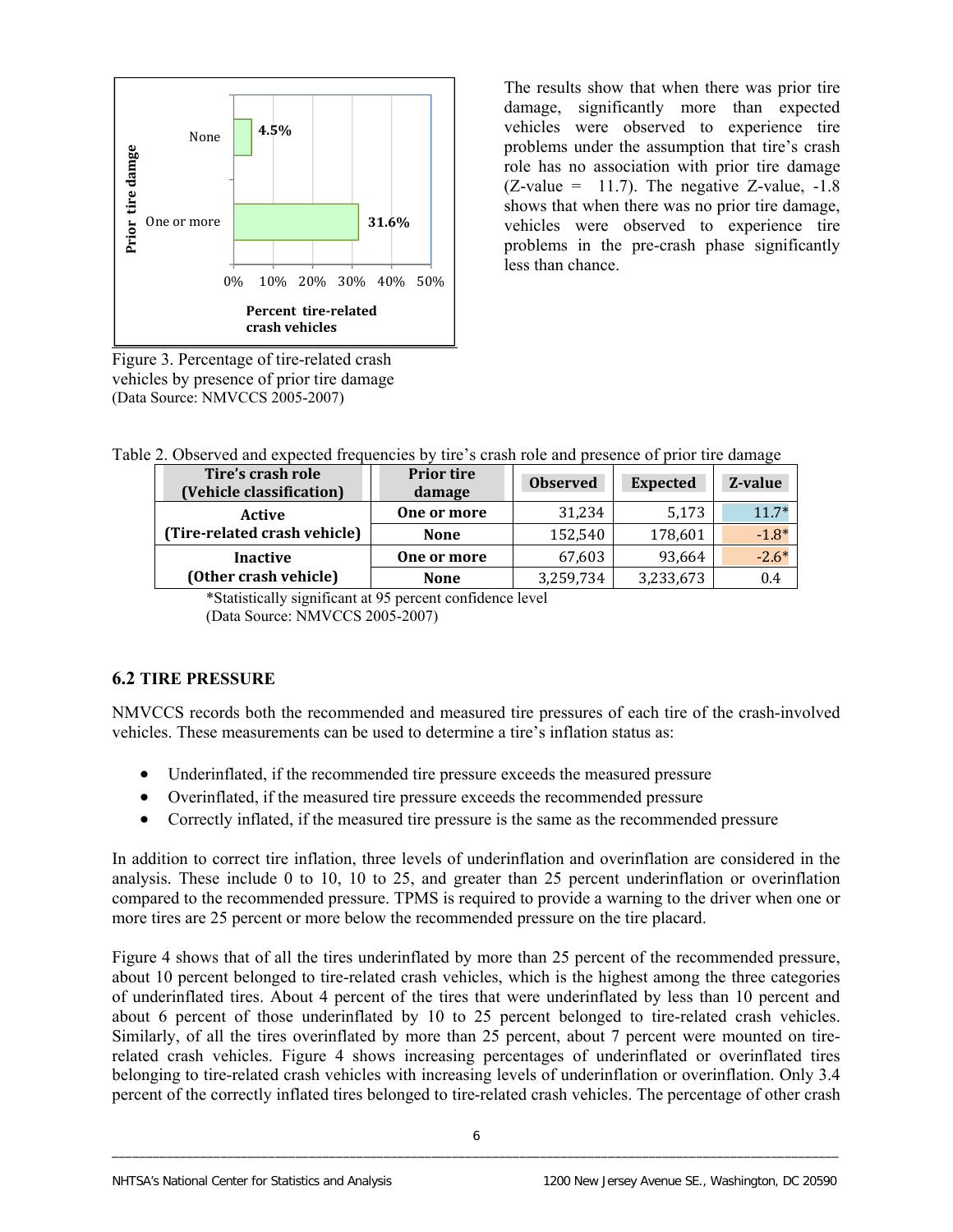vehicles for each category of tire inflation status can be obtained by subtracting the percentage of tirerelated crash vehicles, presented in Figure 4, from 100. For example, of the correctly inflated tires, 3.4 percent belonged to tire-related crash vehicles and 96.6 percent belonged to other crash vehicles. Note that these profiles do not include cases that are recorded as "no original equipment manufacturer (OEM) wheel at this location," "flat tire" or "unknown."





The effect of tire inflation on tire's crash role during the pre-crash phase is studied by conducting CFA. The results are presented in Table 3. The positive Z-value 5.1 shows that vehicles with tires underinflated by more than 25 percent of the recommended pressure experienced tire problems significantly more than expected under the assumption that tire's crash role has no association with tire inflation. The negative Zvalue -3.3 suggests that with correctly inflated tires, significantly less than expected vehicles were observed to experience tire problems in the pre-crash phase.

| Tire's crash role<br>(Vehicle<br>classification) | Tire inflation status (percent<br>of recommended pressure) |              | <b>Observed</b> | <b>Expected</b> | Z-value |
|--------------------------------------------------|------------------------------------------------------------|--------------|-----------------|-----------------|---------|
|                                                  |                                                            | $25+$        | 103,735         | 62,042          | $5.1*$  |
|                                                  | <b>Underinflation</b>                                      | $10 - 25$    | 127,183         | 116,600         | 1.0     |
| <b>Active</b>                                    |                                                            | $0 - 10$     | 81,806          | 108,334         | $-1.7$  |
| (Tire-related<br>crash vehicle)                  | <b>Correct tire pressure</b>                               | $\mathbf{0}$ | 36,439          | 61,714          | $-3.3*$ |
|                                                  |                                                            | $0 - 10$     | 78,447          | 82,976          | $-0.5$  |
|                                                  | <b>Overinflation</b>                                       | $10 - 25$    | 75,037          | 76,942          | $-0.2$  |
|                                                  |                                                            | $25 +$       | 43,181          | 37,220          | 1.0     |
|                                                  |                                                            | $25+$        | 975,631         | 1,017,324       | $-1.2$  |
|                                                  | <b>Underinflation</b>                                      | $10 - 25$    | 1,901,357       | 1,911,939       | $-0.2$  |
|                                                  |                                                            | $0 - 10$     | 1,802,934       | 1,776,407       | 0.5     |
| <b>Inactive</b><br>(Other crash vehicle)         | Correct tire pressure                                      | $\bf{0}$     | 1,037,222       | 1,011,947       | 0.7     |
|                                                  |                                                            | $0 - 10$     | 1,365,123       | 1,360,594       | 0.1     |
|                                                  | <b>Overinflation</b>                                       | $10 - 25$    | 1,263,560       | 1,261,655       | 0.0     |
|                                                  |                                                            | $25 +$       | 604,352         | 610,313         | $-0.2$  |

Table 3. Observed and expected frequencies of tires by tire's crash role and tire inflation status

\*Statistically significant at 95 percent confidence level

(Data Source: NMVCCS 2005-2007)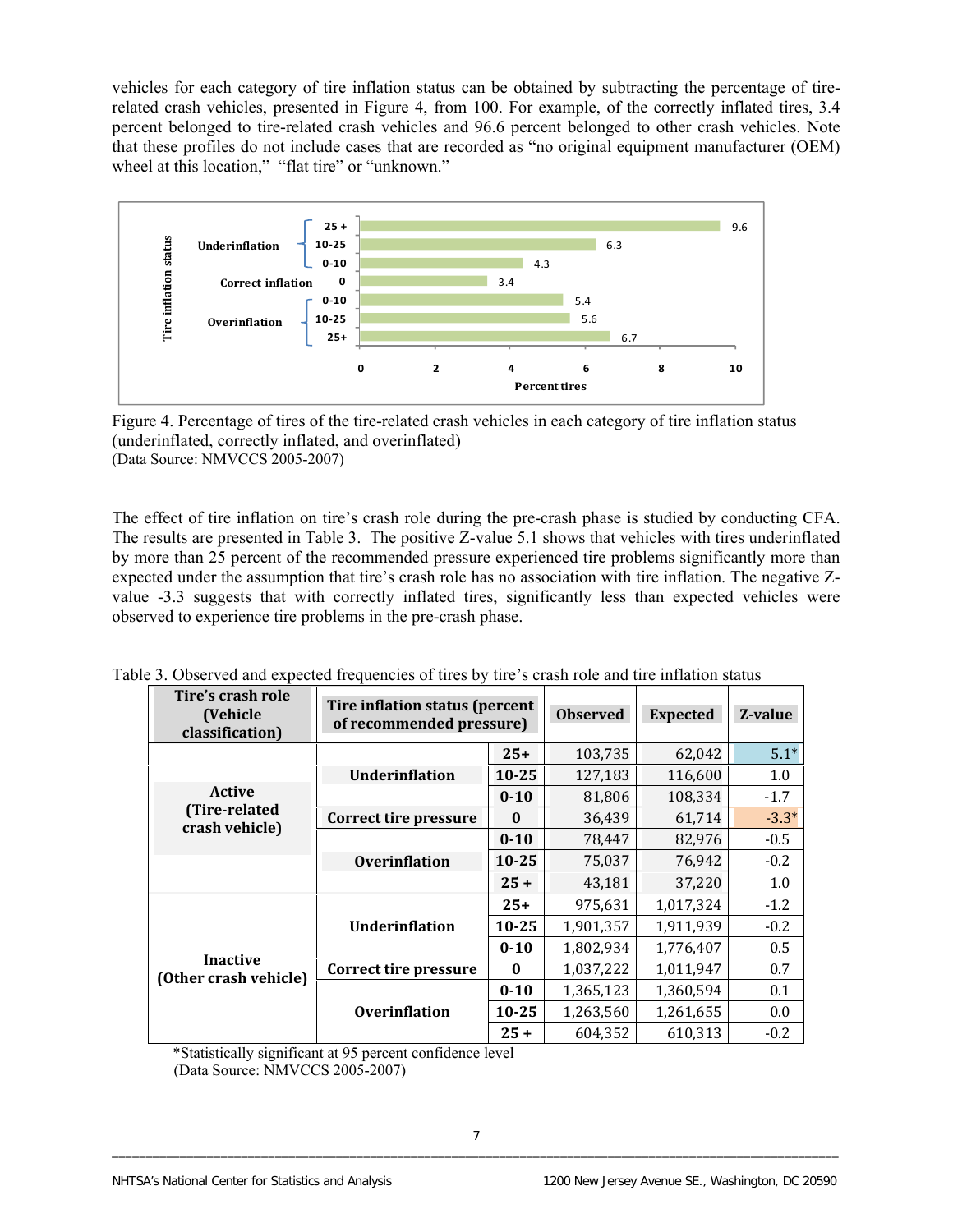One of the devices used for monitoring tire inflation is the TPMS. The effect of TPMS use in maintaining tire pressure is studied using CFA. Note that the category "TPMS not in use" includes vehicles not equipped with TPMS as well as vehicles equipped with TPMS that was not in use. TPMS was not required on all newly manufactured light vehicles until September 1, 2007. Therefore, the NMVCCS data from 2005-2007 was not able to capture a large number of vehicles equipped with TPMS. Only two percent of the vehicles included in NMVCCS data were equipped with TPMS.

The results are shown in Table 4. The negative Z-value -2.0 shows that significantly less than expected tires were observed to be extremely underinflated (more than 25%of the recommended pressure) when TPMS was used, where expected frequencies were obtained under the assumption that TPMS use status has no association with tire inflation status. The positive Z-value 2.8 suggests that when TPMS was used, correctly inflated tires were significantly more likely than chance. Two Z-values -6.4 show that significantly less than expected tires were overinflated by more than 10 percent of the recommended pressures when this device was used.

| <b>TPMS</b><br>in use | <b>Extent of underinflation</b><br>or overinflation |           | <b>Observed</b> | <b>Expected</b> | Z-value |
|-----------------------|-----------------------------------------------------|-----------|-----------------|-----------------|---------|
|                       |                                                     | $25 +$    | 7,719           | 11,328          | $-2.0*$ |
|                       | <b>Underinflation</b>                               | $10 - 25$ | 30,846          | 23,611          | 1.6     |
|                       |                                                     | $0 - 10$  | 29,331          | 25,538          | 0.7     |
| <b>Yes</b>            | <b>Correct tire pressure</b>                        | $\bf{0}$  | 43,841          | 19,040          | $2.8*$  |
|                       |                                                     | $0 - 10$  | 34,337          | 34,024          | 0.1     |
|                       | <b>Overinflation</b>                                | $10 - 25$ | 19,115          | 37,617          | $-6.4*$ |
|                       |                                                     | $25 +$    | 6,960           | 20,991          | $-6.4*$ |
|                       |                                                     | $25 +$    | 450,026         | 446,417         | 0.2     |
|                       | <b>Underinflation</b>                               | $10 - 25$ | 923,278         | 930,513         | $-0.3$  |
|                       |                                                     | $0 - 10$  | 1,002,639       | 1,006,433       | $-0.1$  |
| N <sub>0</sub>        | <b>Correct tire pressure</b>                        | $\bf{0}$  | 725,572         | 750,372         | $-0.9$  |
|                       |                                                     | $0 - 10$  | 1,340,574       | 1,340,887       | 0.0     |
|                       | <b>Overinflation</b>                                | $10 - 25$ | 1,500,967       | 1,482,466       | 0.5     |
|                       |                                                     | $25 +$    | 841,291         | 827,259         | 0.5     |

Table 4. Observed and expected frequencies of tires by TPMS use status and tire inflation status

 \*Statistically significant at 95 percent confidence level (Data Source: NMVCCS 2005-2007)

FMVSS No. 138 requires TPMS on all light vehicles manufactured after September 1, 2007, that will be sold in the U.S.<sup>2</sup> Specifically, the TPMS must alert drivers when the inflation pressure in one or more of their tires falls below 75 percent of the vehicle manufacturer's recommended cold inflation pressure.

# **6.3 TIRE TREAD DEPTH**

An adequate tire tread depth on all tires of a vehicle is important to maintain proper grip on the road under different road conditions. NHTSA recommends that tires should be replaced when the tread depth is 2/32". As a result, FMVSS No. 139 – *New pneumatic radial tires for light vehicles,* requires treadwear indicators that enable a person, through visual inspection, to determine if the tire tread depth is at least one sixteenth of an inch (or  $2/32$ ").<sup>3</sup> NMVCCS records tire tread depth to the nearest  $1/32$  of an inch measured on the shallowest grove of the tread. Four ranges of tread depths, namely 0-2/32″, 3- 4/32″, 5- 6/32″, and above 7/32″ are considered in the analysis. The data show that of all the tires observed with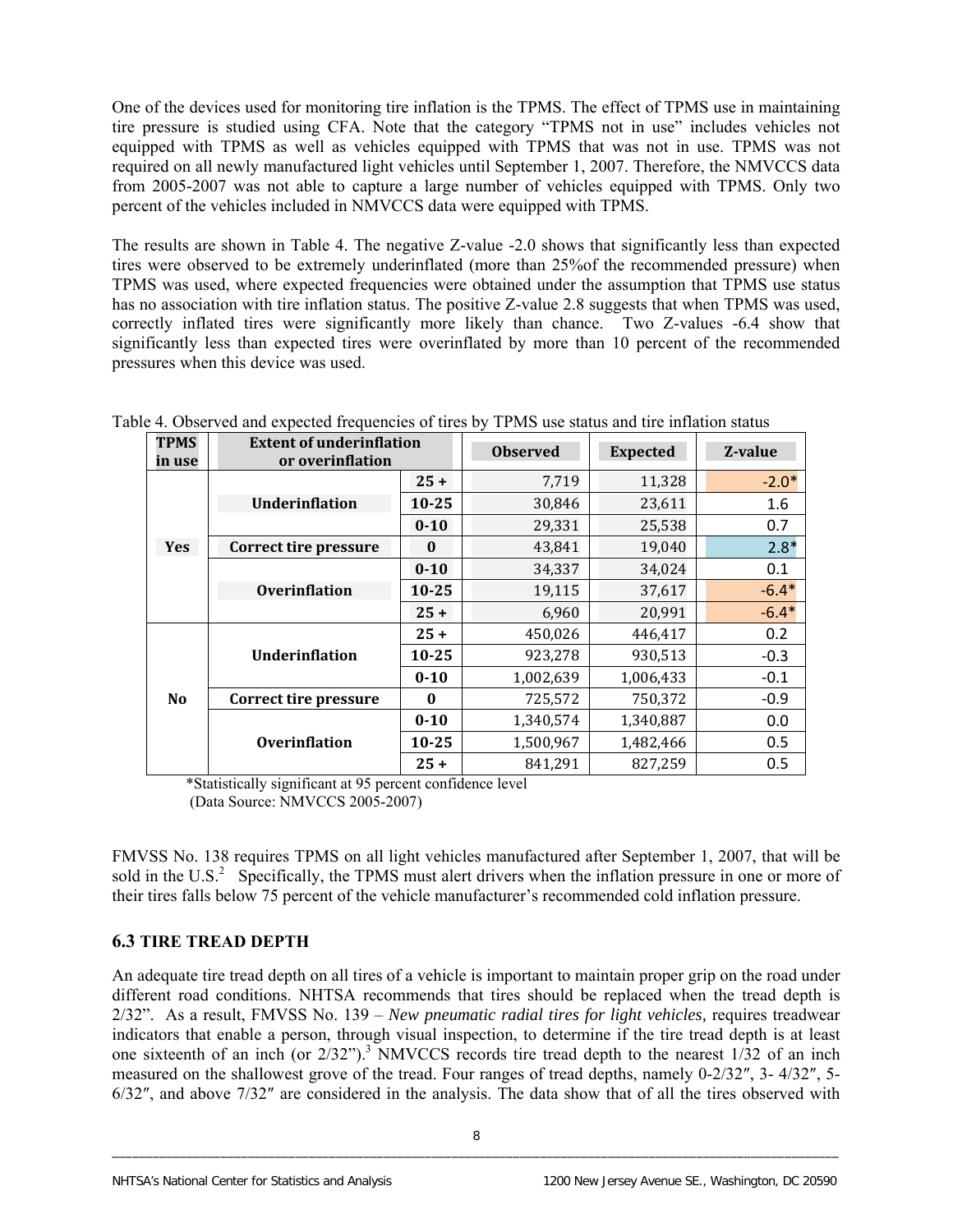tread depth between 0 and 2/32″, 26.2 percent were mounted on tire-related crash vehicles (Figure 5). In regard to tires with adequate tire tread depth, the data show that 8 percent of the tires with tread depth in the range 3-4/32″, 4 percent in the range 5-6/32″, and 2.4 percent above 7/32″ belonged to tire-related crash vehicles. With tire tread depth in the range 0-2/32″, vehicles were observed to experience tire problems in the pre-crash phase 3 times more than vehicles with tread depth in the range 3-4/32″. The percentage of other crash vehicles for each category of tire tread depth can be obtained by subtracting the percentage of tire-related crash vehicles, presented in Figure 5, from 100. For example, of the tires with tread depth in the range 3-4/32″, 26.2 percent belonged to tire-related crash vehicles and 73.8 percent other crash vehicles.



Figure 5. Percentage of tires of tire-related crash vehicles in each category of tire tread depth (Data Source: NMVCCS 2005-2007)

CFA was conducted to study association of tread depth with tire's crash role. The results in Table 5 show that significantly more than expected vehicles experienced tire problems when they were running on tires with tread depth between 0 and 4/32" (Z-values 24.8 and 3.9), where expected frequencies were obtained under the assumption that tire's crash role has no association with tire tread depth. With tread depth above 4/32", vehicles experiencing tire problems were significantly less likely than chance (Z-values -5.2 and - 10).

| Tire's crash role<br>(Vehicle classification) | Tire tread depth<br>(1/32") | <b>Observed</b> | <b>Expected</b> | Z-value  |
|-----------------------------------------------|-----------------------------|-----------------|-----------------|----------|
| <b>Active</b><br>(Tire-related crash vehicle) | $0 - 2$                     | 262,869         | 58,593          | $24.8*$  |
|                                               | $3 - 4$                     | 188,763         | 138,570         | $3.9*$   |
|                                               | $5 - 6$                     | 216,085         | 315,050         | $-5.2*$  |
|                                               | $7+$                        | 108,080         | 263,585         | $-10.0*$ |
| <b>Inactive</b><br>(Other crash vehicle)      | $0 - 2$                     | 740,085         | 944,361         | $-5.5*$  |
|                                               | $3 - 4$                     | 2,183,177       | 2,233,370       | $-0.9$   |
|                                               | $5 - 6$                     | 5,176,719       | 5,077,754       | $1.2*$   |
|                                               | $7+$                        | 4,403,783       | 4,248,278       | $2.1*$   |

Table 5. Observed and expected frequencies of tires by tire's crash role and tire tread depth status

\*Statistically significant at 95 percent confidence level

(Data Source: NMVCCS 2005-2007)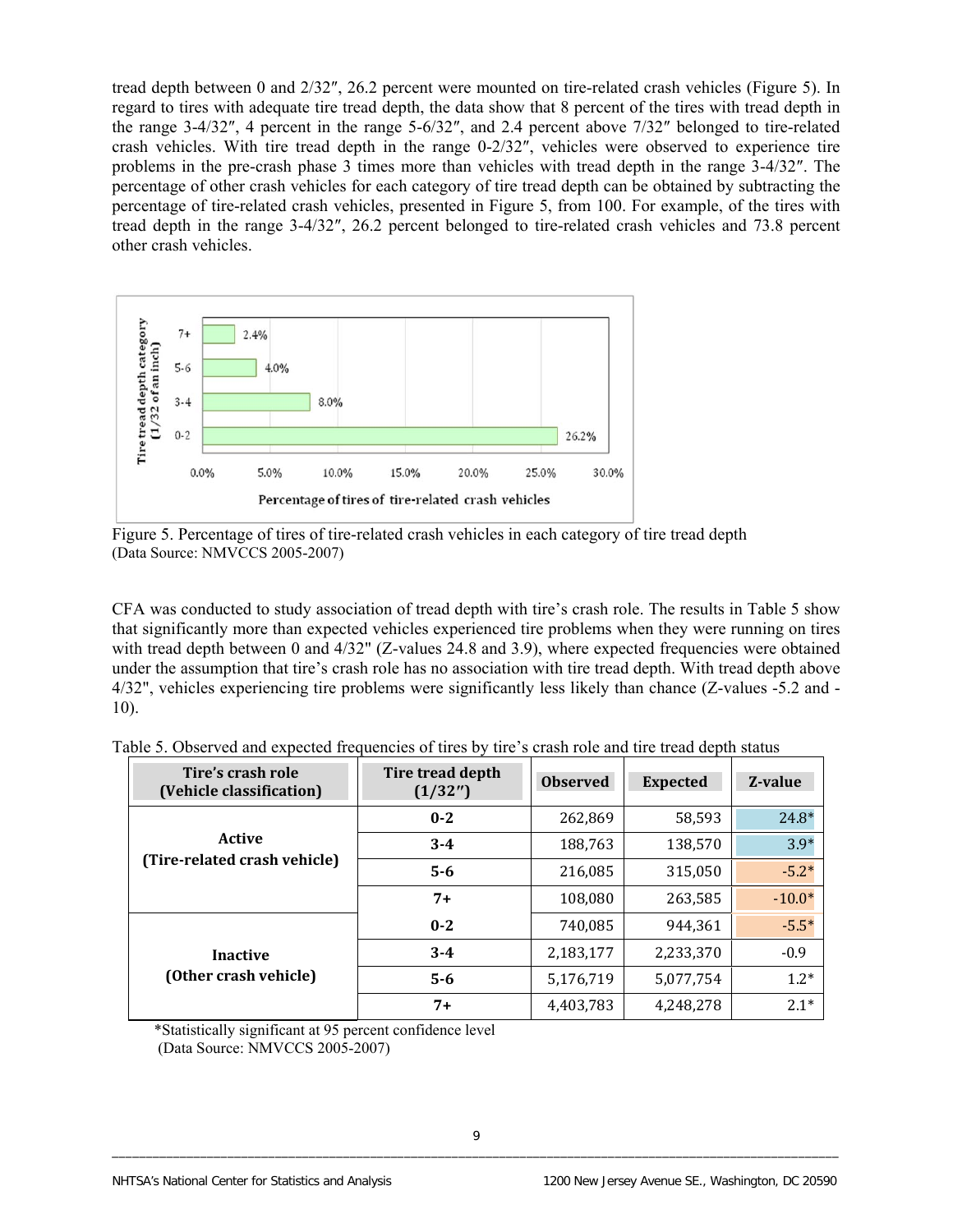## **6.4 VEHICLE ROLLOVER**

Rollovers are mostly single-vehicle crashes because they usually do not involve a collision with another vehicle in transport. Some of the possible reasons for a rollover are tire blowout, loss of tire tread, tire belt peel off, tread separation, and tire bead unseating. These tire-related events can make a vehicle lose control, especially at high speeds, and eventually rollover.



Figure 6. Percentag es of tire-related crash vehicles for each vehicle body type and rollover status So urce: NMVC CS 2005-2007)

| Table 6. Observed and expected frequencies by tire's crash role and rollover status |  |
|-------------------------------------------------------------------------------------|--|
|-------------------------------------------------------------------------------------|--|

| crash role<br>classification)                 | <b>Rollover</b> | <b>Observed</b> | <b>Expected</b> | Z-value |
|-----------------------------------------------|-----------------|-----------------|-----------------|---------|
| <b>Active</b><br>(Tire-related crash vehicle) | Yes             | 51,687          | 23,130          | $5.2*$  |
|                                               | N <sub>0</sub>  | 145,733         | 174,290         | $-2.1*$ |
| <b>Inactive</b>                               | <b>Yes</b>      | 404,602         | 433,159         | $-1.0*$ |
| (Other crash vehicle)                         | N <sub>0</sub>  | 3,292,484       | 3,263,926       | $0.4*$  |

\*Statisticall y significant at 95 percent confidence level

(Data Sour ce: NMVCCS 2005-2007)

Table 7. Distribution of tire-related crash vehicles over rollover status for each vehicle body type

| Vehicle body<br>type | <b>Rollover</b><br>status | <b>Estimated number of</b><br>tire-related crash<br>vehicles | Percent distribution of tire-<br>related crash vehicles by<br>rollover status in each vehicle<br>body type |
|----------------------|---------------------------|--------------------------------------------------------------|------------------------------------------------------------------------------------------------------------|
| Passenger cars       | Rollover                  | 28,948                                                       | 22.1%                                                                                                      |
|                      | Non-rollover              | 101,988                                                      | 77.9%                                                                                                      |
|                      | <b>Rollover</b>           | 5,323                                                        | 24.3%                                                                                                      |
| <b>Pickups</b>       | Non-rollover              | 16,604                                                       | 75.7%                                                                                                      |
| <b>SUVs</b>          | Rollover                  | 15,386                                                       | 44.9%                                                                                                      |
|                      | Non-rollover              | 18,863                                                       | 55.1%                                                                                                      |
| <b>Vans</b>          | Rollover                  | 2,031                                                        | 21.0%                                                                                                      |
|                      | Non-rollover              | 7,645                                                        | 79.0%                                                                                                      |
|                      | <b>Rollover</b>           | 51,687                                                       | 26.3%                                                                                                      |
| <b>Total</b>         | Non-rollover              | 145,100                                                      | 73.7%                                                                                                      |

(Data Source: NMVCCS 2005-2007)

\_\_\_\_\_\_\_\_\_\_\_\_\_\_\_\_\_\_\_\_\_\_\_\_\_\_\_\_\_\_\_\_\_\_\_\_\_\_\_\_\_\_\_\_\_\_\_\_\_\_\_\_\_\_\_\_\_\_\_\_\_\_\_\_\_\_\_\_\_\_\_\_\_\_\_\_\_\_\_\_\_\_\_\_\_\_\_\_\_\_\_\_\_\_\_\_\_\_\_

 $\overline{\phantom{a}}$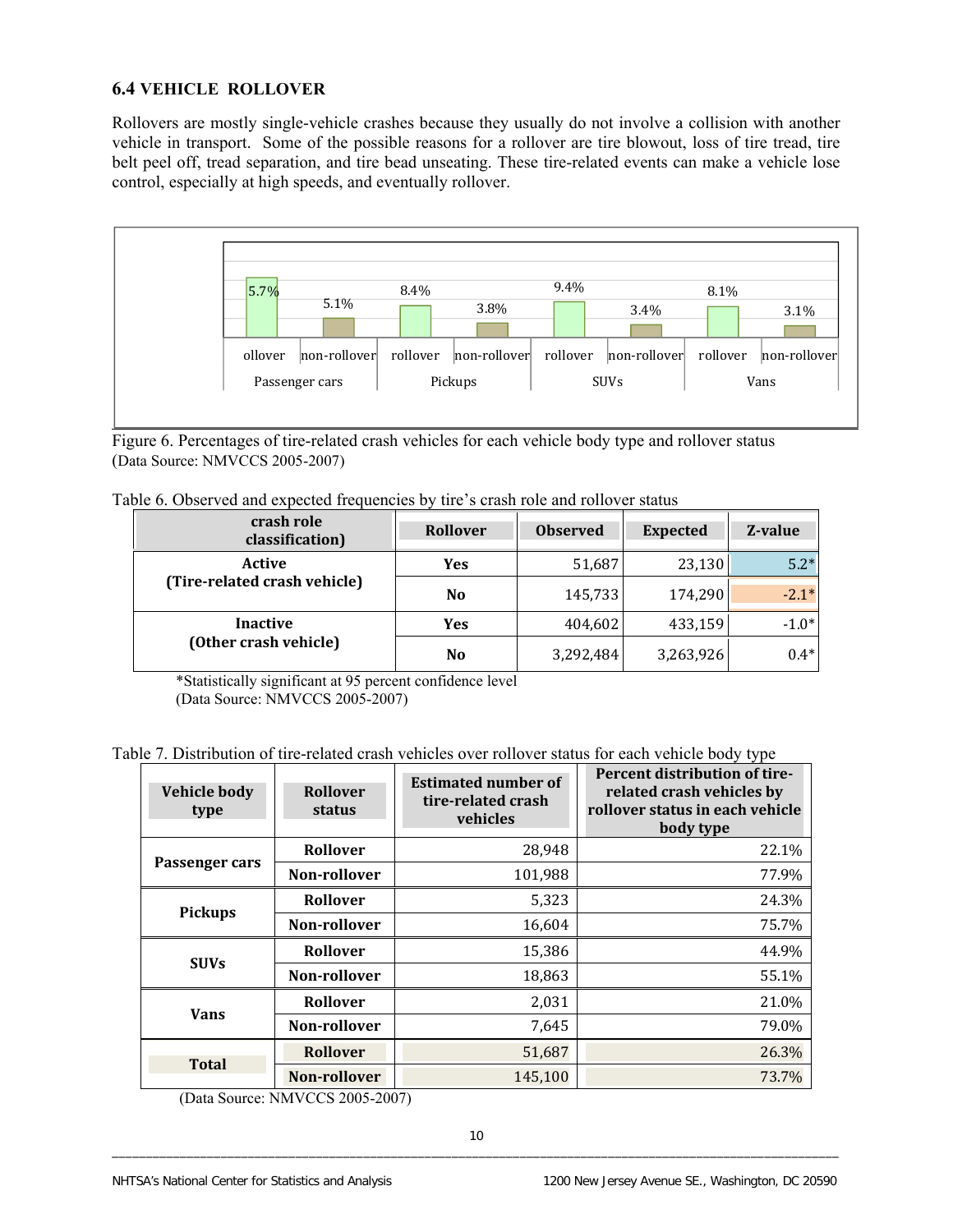Figure 6 shows the percentages of tire-related crash vehicles among rollover and non-rollover vehicles by vehicle body types. Of rolled-over passenger cars, 15.7 percent were tire-related crash vehicles, which is the highest as compared to other body types: SUVs (9.4%), pickups (8.4%) and vans (8.1%). Among non-rollover passenger cars, 5.1 percent were tire-related crash vehicles. For all vehicle body types, the percentage of tire-related crash vehicles among rolled-over vehicles is much higher than the percentage among non-rollover vehicles. The percentage of other crash vehicles for each vehicle body type can be obtained by subtracting the percentage of tire-related crash vehicles, presented in Figure 6, from 100. For example, among rollover passenger cars, 15.7 percent were tire-related crash vehicles and 84.3 percent were other crash vehicles.

Analysis is conducted to see if rollover is associated with tire's crash role. CFA results in Table 6 show that significantly more than expected vehicles experienced tire problems in the event of rollover, as indicated by the positive Z-value 5.2, where expected frequencies were obtained under the assumption that tire's crash role has no association with rollover. Vehicles experiencing tire problems were less likely than chance if they do not rollover (Z-value -2.1).

When only tire-related crash vehicles are considered (see Table 7), the highest percentage of rollover is among SUVs (44.9%) as compared to other body types, passenger cars, pickups, and vans (less than 25%). In contrast, the lowest percentage of non-rollover was among SUVs (55.1%).

#### **6.5 RECENT EXPERIENCE ON THIS VEHICLE**

A driver's ability to handle a vehicle safely depends to a certain extent on his/her familiarity with the vehicle. NMVCCS recorded this information as driver's experience on the vehicle he/she was driving. This is expressed as the number of times the driver drove this vehicle in the past three months. Figure 7 shows that of all the crash-involved vehicles that were driven 1 to 10 times by their drivers, 8 percent experienced tire problems. This percentage is significantly lower among vehicles that had been driven more than 10 times by their drivers (5.2%). The percentage of other crash vehicles (92%) among all the crash-involved vehicles that were driven 1 to 10 times by their drivers can be obtained by subtracting the percentage of tire-related crash vehicles (8%), presented in Figure 7, from 100. Similarly, the percentage of other crash vehicles among the crash vehicles that were driven more than 10 times is obtained as 94.8 percent.



Figure 7. Percentage of tire-related crash vehicl es in each category of recent experience to this ve hicle.

(Data S ource: NMVCCS 2005-2007)

 $\overline{\phantom{a}}$ 

CFA analysis is conducted to see if tire's crash role is associated with driver's experience on the subject vehicle. The Z-value -3.6 in Table 8 suggests that a vehicle driven by a person who is familiar with the vehicle is significantly less likely to experience tire problems than expected under the assumption that tire's crash role has no association with driver's experience on the subject vehicle.

\_\_\_\_\_\_\_\_\_\_\_\_\_\_\_\_\_\_\_\_\_\_\_\_\_\_\_\_\_\_\_\_\_\_\_\_\_\_\_\_\_\_\_\_\_\_\_\_\_\_\_\_\_\_\_\_\_\_\_\_\_\_\_\_\_\_\_\_\_\_\_\_\_\_\_\_\_\_\_\_\_\_\_\_\_\_\_\_\_\_\_\_\_\_\_\_\_\_\_\_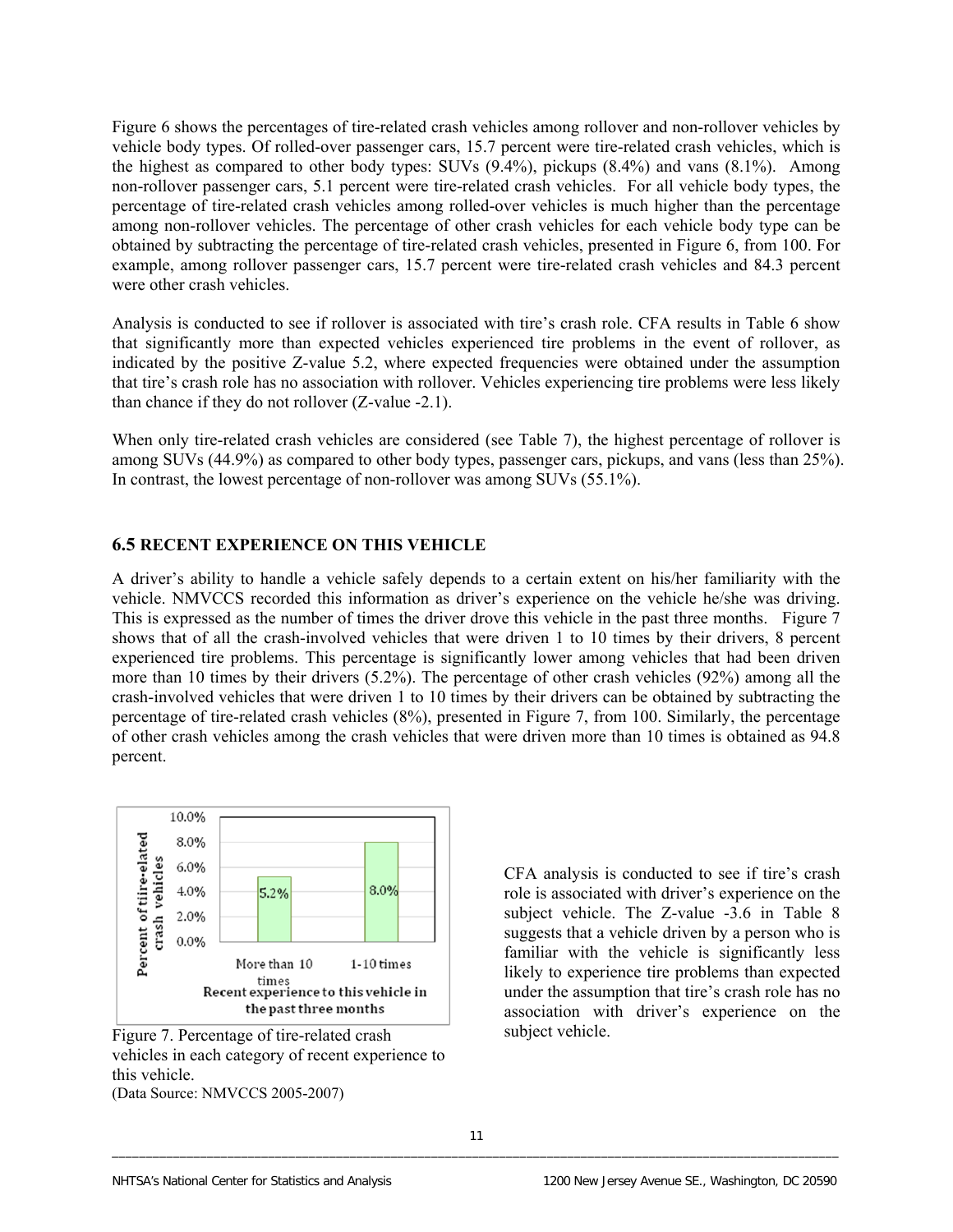| Tire's crash role<br>(Vehicle classification) | Number of times driving this<br>vehicle in the past three months | <b>Observed</b> | <b>Expected</b> | <b>Z-VALUE</b> |
|-----------------------------------------------|------------------------------------------------------------------|-----------------|-----------------|----------------|
| Active<br>(Tire-related crash                 | 1 to 10 times<br>(Less familiar)                                 | 16,138          | 14,669          | 0.3            |
| vehicle)                                      | More than 10 times<br>(More familiar)                            | 139,975         | 194,371         | $-3.6*$        |
| <b>Inactive</b><br>(Other crash vehicle)      | 1 to 10 times<br>(Less familiar)                                 | 186,292         | 187,761         | $-0.1$         |
|                                               | More than 10 times<br>(More familiar)                            | 2,542,332       | 2,487,937       | $1.0*$         |

Table 8. Observed and expected frequencies by tire's crash role and recent experience to this vehicle

 \*Statistically significant at 95 percent confidence level (Data Source: NMVCCS 2005-2007)

#### **6.6 INEXPERIENCED DRIVER**

In addition to driver's experience to the subject vehicle, driving experience in general plays a significant role in handling a vehicle safely. In addition, an inexperienced driver may not know how to properly maintain the vehicle, including tires or they may pay less attention to tires or tire pressure. NMVCCS records a driver as "inexperienced" if the driver lacks training or has less than a year's driving experience.

Figure 8 shows that of all the vehicles observed with inexperienced drivers, about 12 percent were tirerelated crash vehicles. On the other hand, among vehicles driven by experienced drivers, tire-related crash vehicles accounted for a significantly smaller percentage (4.8%).



Figure 8. Percentage of tire-related crash vehicles in each category of inexperienced driver's presence (Data Source: NMVCCS 2005-2007)

The percentage of other crash vehicles for each category of inexperienced driver's presence can be obtained by subtracting the percentage of tirerelated crash vehicles from 100. For example, of all crash-involved vehicles observed with inexperienced drivers, about 88 percent were other crash vehicles while about 12 percent were tire-related crash vehicles.

CFA results in Table 9 show that significantly more than expected vehicles experiencing tire problems during crash occurrence were observed with inexperienced drivers  $(Z-value = 3.7)$ , where expected frequencies were obtained under the assumption that tire's crash role has no association with a driver's driving experience.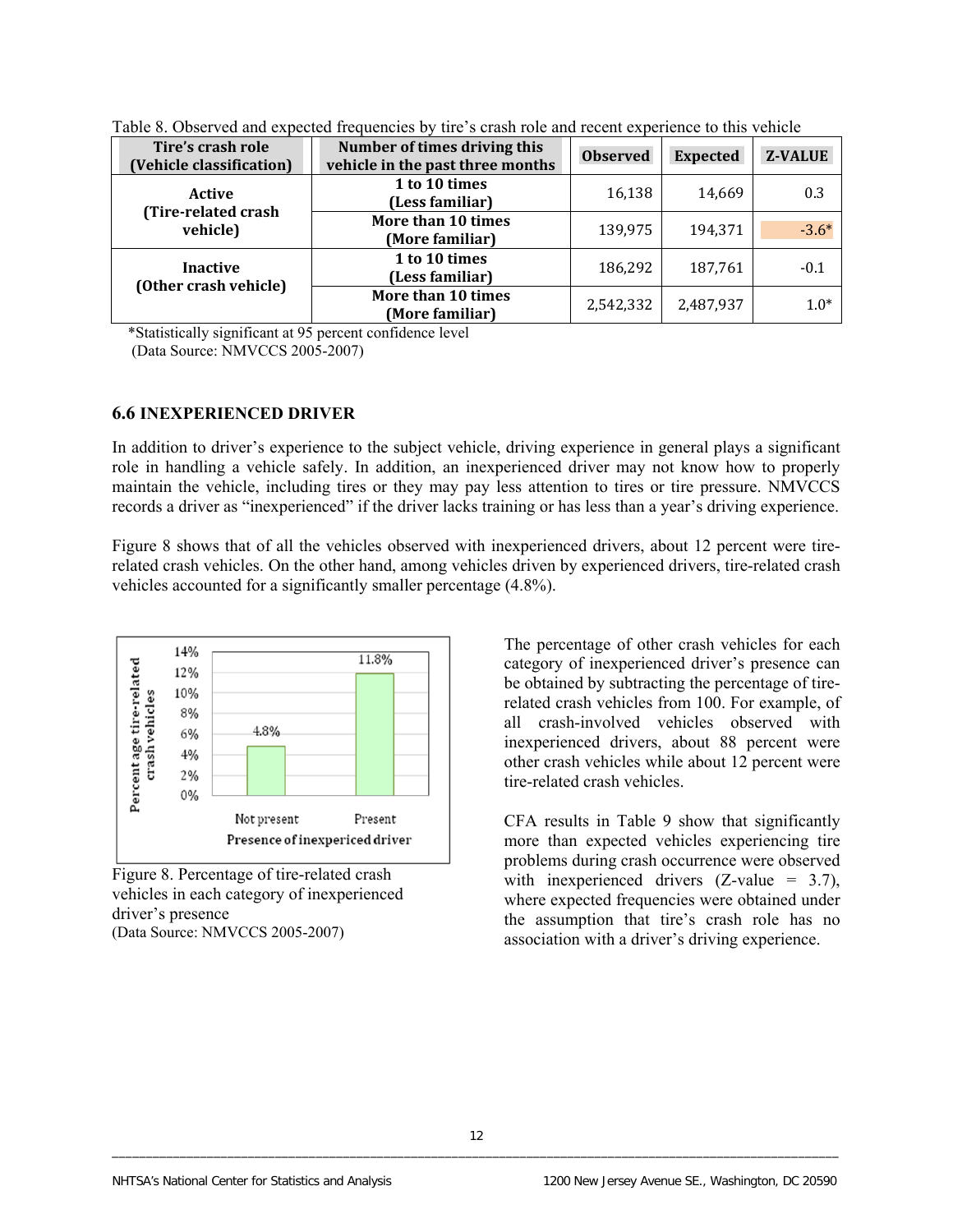Table 9. Observed and expected frequencies by tire's crash role and presence of inexperienced driver

| Tire's crash role<br>(Vehicle classification) | Inexperienced<br>driver | <b>Observed</b> | <b>Expected</b> | Z-value |
|-----------------------------------------------|-------------------------|-----------------|-----------------|---------|
| Active                                        | <b>Yes</b>              | 28,439          | 12,981          | $3.7*$  |
| (Tire-related crash vehicle)                  | N <sub>0</sub>          | 133,380         | 148,838         | $-1.2*$ |
| <b>Inactive</b>                               | <b>Yes</b>              | 211,622         | 227,080         | $-0.9*$ |
| (Other crash vehicle)                         | N <sub>0</sub>          | 2,619,015       | 2,603,557       | 0.3     |

\*Statistically significant at 95 percent confidence level (Data Source: NMVCCS 2005-2007)

# **6.7 ROADWAY RELATED FACTORS**

The NMVCCS data shows that when road-related factors (wet road, road under water, slick surface, or road washed out) were present during crash occurrence, 11.2 percent of the crash-involved vehicles were tire-related crash vehicles (Figure 9). In contrast, in the absence of these factors, only 3.9 percent of vehicles were as such. The percentage of other crash vehicles for each category of roadway-related factors' presence can be obtained by subtracting the percentage of tire-related crash vehicles from 100. For example, when road-related factors were present, about 89 percent were other crash vehicles while about 11 percent were tire-related crash vehicles.



Figure 9. Percentage of tire-related crash vehicles in each category of roadway-related factors' presence. (Data Source: NMVCCS 2005-2007)

CFA results in Table 10 shed light on the effect of adverse road conditions on tire's crash role. Z-value 6.9 shows that significantly more than expected vehicles experienced tire problems under adverse roadway conditions. When none of such conditions was present, significantly less than expected vehicles experienced tire problems (Z-value -2.6), where the expected frequencies were obtained under the assumption that tire's crash role has no association with presence of roadway-related factors. The results of this analysis show that vehicles running under adverse roadway conditions may become more vulnerable to tire problems.

| Tire's crash role<br>(Vehicle classification) | <b>Roadway related</b><br><b>factors</b> | <b>Observed</b> | <b>Expected</b> | Z-value |
|-----------------------------------------------|------------------------------------------|-----------------|-----------------|---------|
| Active<br>(Tire-related crash                 | <b>Adverse</b>                           | 72,005          | 32,736          | $6.9*$  |
| vehicle)                                      | <b>None</b>                              | 124,963         | 164,232         | $-2.6*$ |
| <b>Inactive</b><br>(Other crash vehicle)      | <b>Adverse</b>                           | 573,661         | 612,930         | $-1.5*$ |
|                                               | <b>None</b>                              | 3,114,310       | 3,075,041       | 0.6     |

Table 10. Observed and expected frequencies by tire's crash role and presence of roadway-related factors

\*Statistically significant at 95 percent confidence l evel

(Data Source: NMVCCS 2005-2007)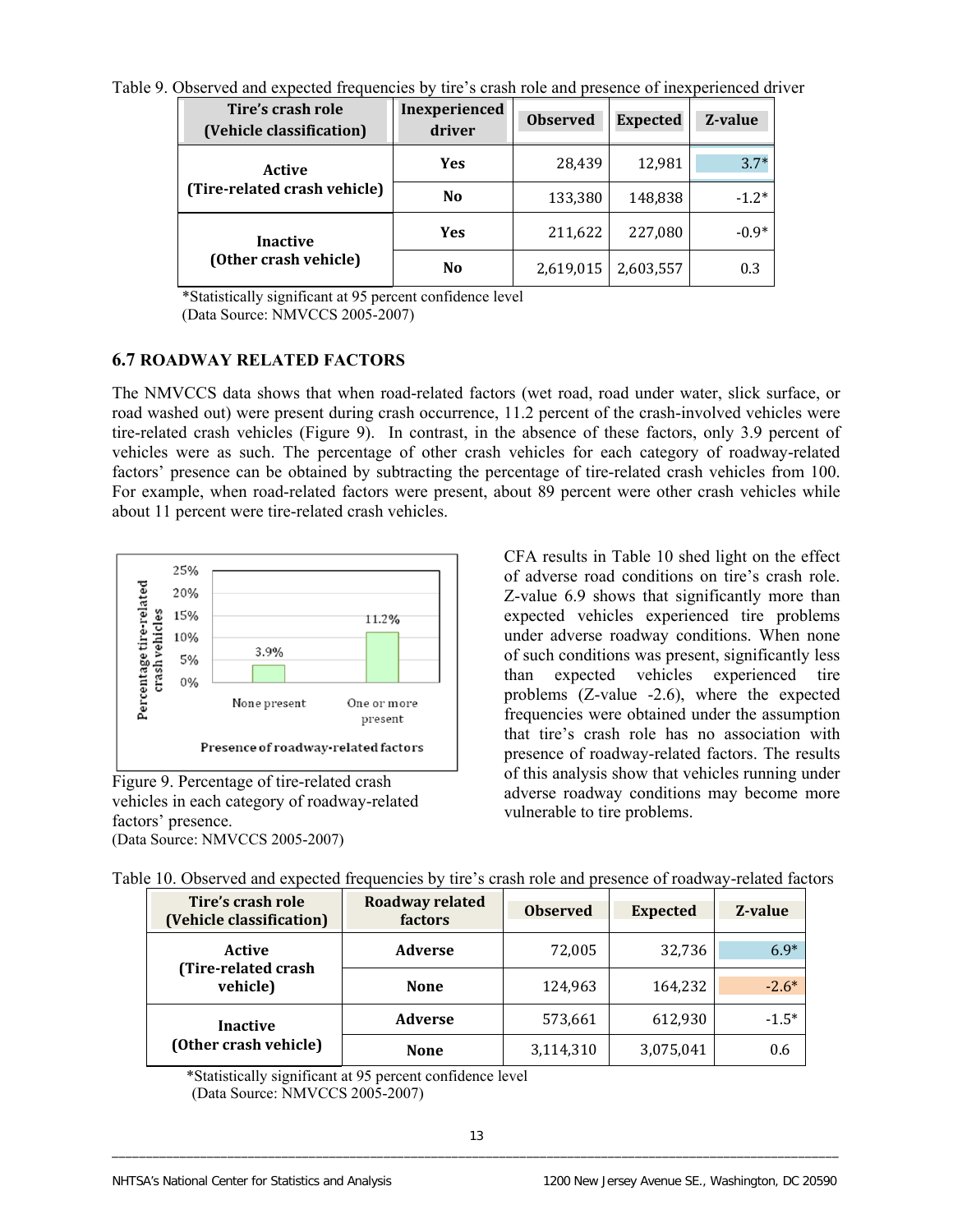#### **6.8 AGGRESSIVE DRIVING ACTS**

Aggressive driving actions such as speeding, rapid or frequent lane changes, weaving, accelerating rapidly from stop, or stopping suddenly may expedite tire wear or tire failure.



Figure 10. Percentage of tire-related crash vehicles in each category of aggressive driving acts' presence (Data Source: NMVCCS 2005-2007)

Figure 10 shows that when drivers showed aggressive driving acts, 6.9 percent of the vehicles experienced tire problems. In the absence of such acts, a smaller percentage of vehicles were observed to experience tire problems (5.0%). The percentage of other crash vehicles for each category of aggressive driving acts' presence can be obtained by subtracting the percentage of tire-related crash vehicles from 100. For example, when drivers showed aggressive driving acts, about 93 percent were other crash vehicles while 6.9 percent of the vehicles experienced tire problems in the precrash phase.

In Table 11, there is no significant Z-value, which suggests that the differences between observed and expected frequencies for all cells are not statistically significant. That is, there is no sufficient evidence to reject the assumption that tire's crash role has no association with driver's aggressive driving behavior.

| -00                                           |                                              |                 |                 |         |  |  |
|-----------------------------------------------|----------------------------------------------|-----------------|-----------------|---------|--|--|
| Tire's crash role<br>(Vehicle classification) | <b>Presence of</b><br>driver aggressive acts | <b>Observed</b> | <b>Expected</b> | Z-value |  |  |
| <b>Active</b>                                 | One or more                                  | 14,890          | 11,105          | 1.2     |  |  |
| (Tire-related crash vehicle)                  | <b>None</b>                                  | 173,733         | 177,518         | $-0.3$  |  |  |
| <b>Inactive</b>                               | One or more                                  | 200,600         | 204,385         | $-0.2$  |  |  |
| (Other crash vehicle)                         | <b>None</b>                                  | 3,270,876       | 3,267,091       |         |  |  |

Table 11. Observed and expected frequencies by tire's crash role and presence of driver aggressive acts

\*Statistically significant at 95 percent confidence level

(Data Source: NMVCCS 2005-2007)

### **6.9 CLIMATIC CONDITIONS**

Under extreme temperatures, tires are vulnerable to tire degradation, significant loss of tire pressure, additional flexing, and stress on the sidewalls. These tire conditions may lead to tire failure or even blow out. In this analysis, three climatic conditions, cold (November to February), hot (July to September), and mild (March to June, October) are considered based on the month of the year in which a crash occurred. In the categorization of climatic conditions, temperature variations by State or location are not considered due to lack of information.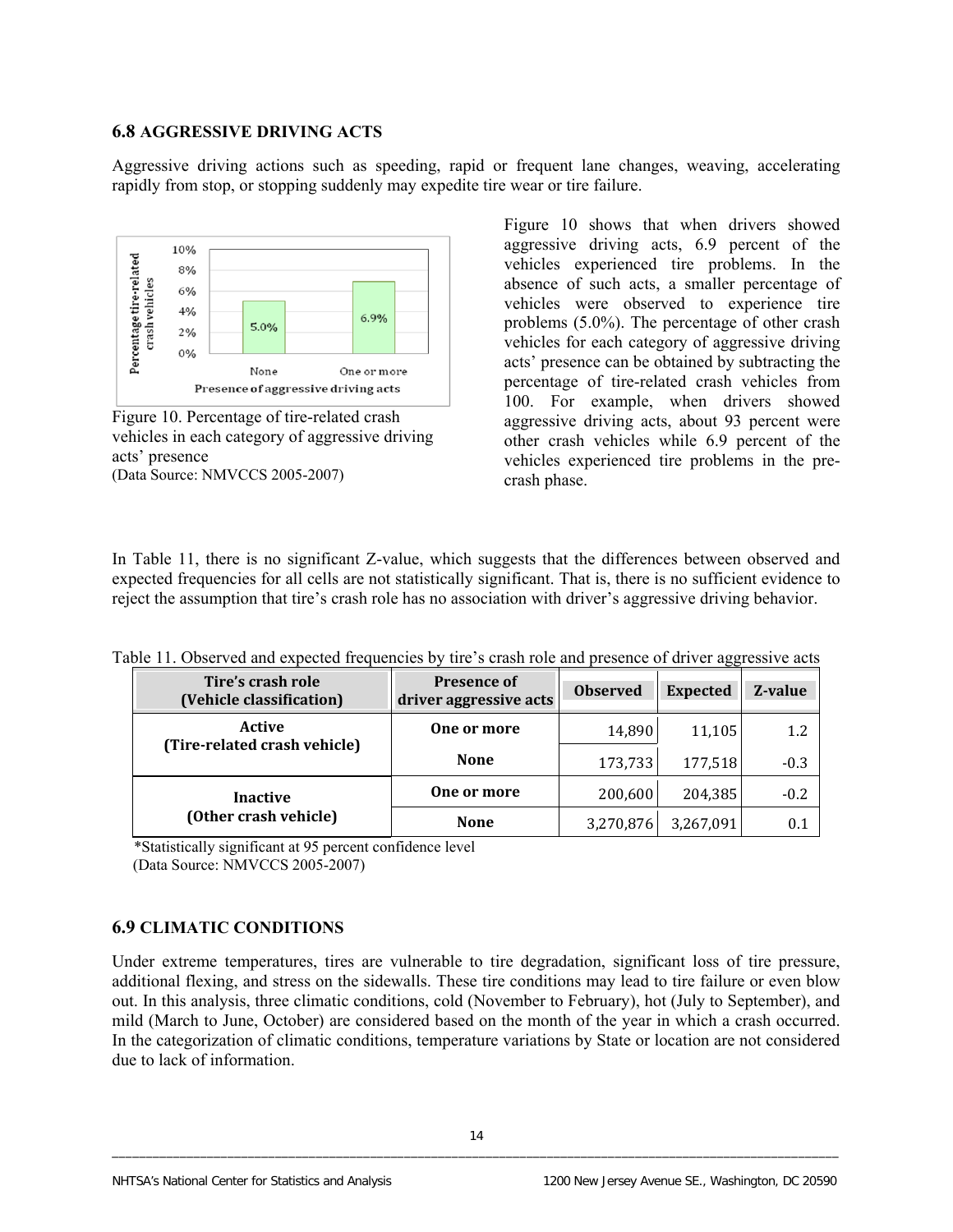The NMVCCS data shows that 5.5 percent of the vehicles running in hot weather and 5.3 percent in cold weather experienced tire problems in the pre-crash phase. These percentages are higher than the percentage (4.6 %) under mild climatic conditions (Figure 11). The percentage of other crash vehicles for each category of climatic conditions can be obtained by subtracting the percentage of tire-related crash vehicles from 100. For example, in hot weather 94.5 percent were other crash vehicles while 5.5 percent were tire-related crash vehicles.



Figure 11. Percentage of tire-related crash vehicles by climatic condition (Data Source: NMVCCS 2005-2007)

CFA results show how the climatic conditions affect tire's crash role. In Table 12, there is no significant Z-value, which suggests that the differences between observed and expected frequencies for all cells are not statistically significant. That is, there is no sufficient evidence to reject the assumption that tire's crash role has no association with climatic conditions. Note that in this analysis, the categorization of climatic conditions did not take into account temperature variations by State or location.

Table 12. Observed and expected frequencies by tire's crash role and climatic condition

| Tire's crash role<br>(Vehicle classification) | <b>Climatic</b><br>condition | <b>Observed</b> | <b>Expected</b> | Z-value |
|-----------------------------------------------|------------------------------|-----------------|-----------------|---------|
| Active                                        | Cold                         | 66,661          | 64,045          | 0.3     |
| (Tire-related crash<br>vehicle)               | Hot                          | 63,004          | 58,588          | 0.5     |
|                                               | Mild                         | 67,756          | 74,788          | $-0.9$  |
|                                               | Cold                         | 1,196,746       | 1,199,362       | $-0.1$  |
| <b>Inactive</b><br>(Other crash vehicle)      | Hot                          | 1,092,754       | 1,097,170       | $-0.1$  |
|                                               | Mild                         | 1,407,587       | 1,400,555       | 0.2     |

\*Statistically significant at 95 percent confidence level

(Data Source: NMVCCS 2005-2007)

# **7. SUMMARY AND DISCUSSION**

Tire problems are inherently hazardous to vehicle safety. When these problems emerge in the pre-crash phase, the time window for attempting a crash avoidance maneuver is normally very small. The NMVCCS records tire-related issues in the pre-crash phase as associated factors, critical pre-crash events, and critical reasons for the critical pre-crash event. This study is focused on these perspectives of tirerelated crash vehicles.

About 5 percent of the estimated total number of vehicles involved in the NMVCCS crashes experienced tire problems during crash occurrence. Passenger cars accounted for about 66 percent of such vehicles. The findings from CFA highlighted some of the crash factors that have significant association with a vehicle experiencing tire problems in the pre-crash phase. With prior tire damage, a vehicle experiencing tire problems is significantly more likely than chance. This is also the case if a vehicle runs on tires overinflated by more than 25 percent of the recommended tire pressure. A crash vehicle may experience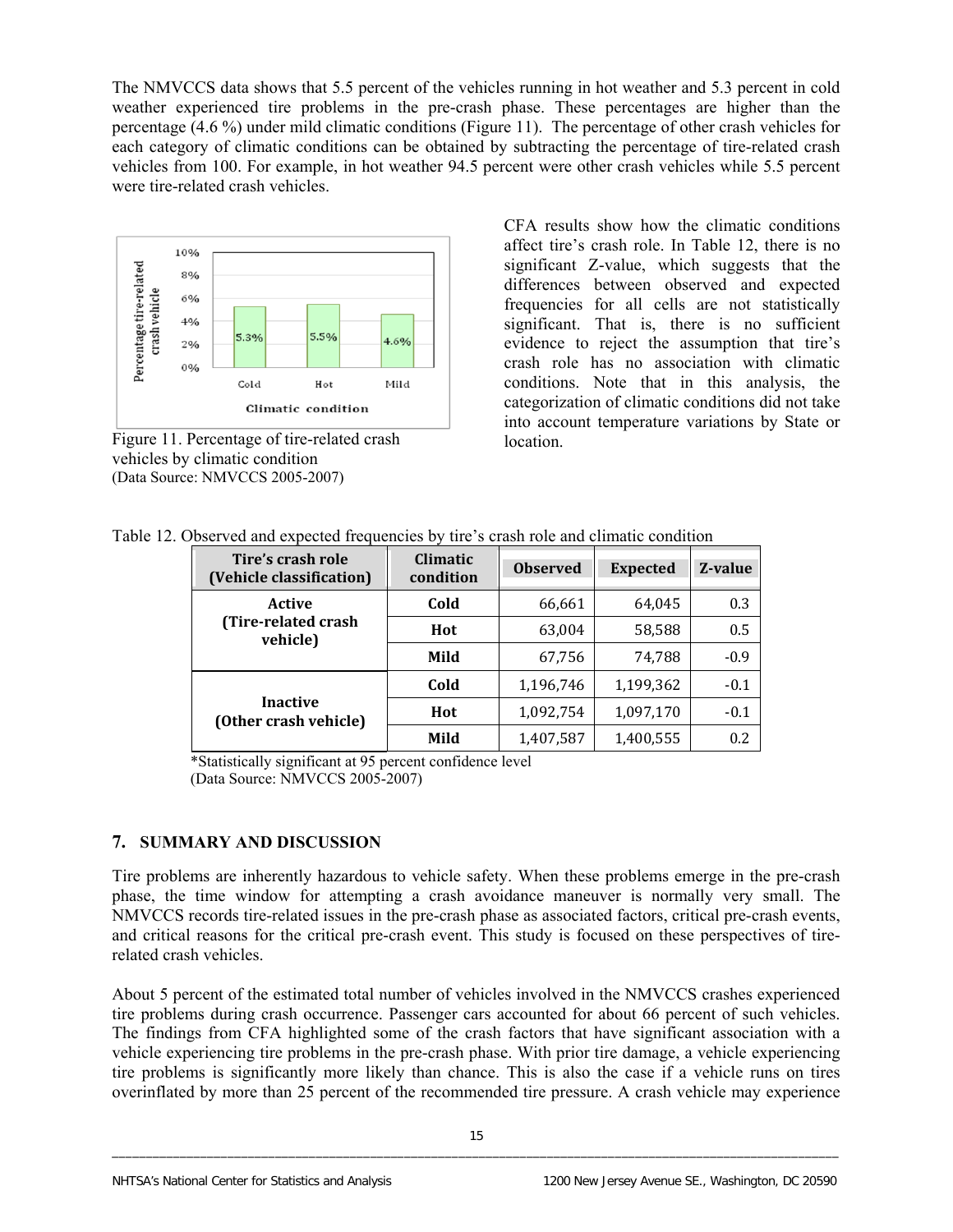tire problems during crash occurrence if it runs on tires with inadequate tread depth. Rollover is also associated with vehicles that experienced tire problems in the pre-crash phase. The vehicles running under adverse roadway conditions such as wet roads may become more vulnerable to tire problems. Concerning driver factors, both the lack of driving experience and lack of familiarity with the vehicle are likely to contribute to a vehicle experiencing tire problems during crash occurrence.

Thus, while tire problems themselves increase the potential of a vehicle's involvement in crashes, other crash factors (an inexperienced driver, adverse roadway conditions, etc.) may add to the crash risk due to their influence on a vehicle experiencing these problems in the pre-crash phase. The findings of this study emphasize the importance of careful monitoring of tread depth as well as maintaining the proper inflation pressure of all tires of the vehicle. This monitoring and maintenance can also provide safeguards against the emergence of tire problems that are likely to appear under adverse road conditions. In addition, less experienced drivers or people not familiar with the vehicles they are driving should be more cautious to prevent tire-related crashes.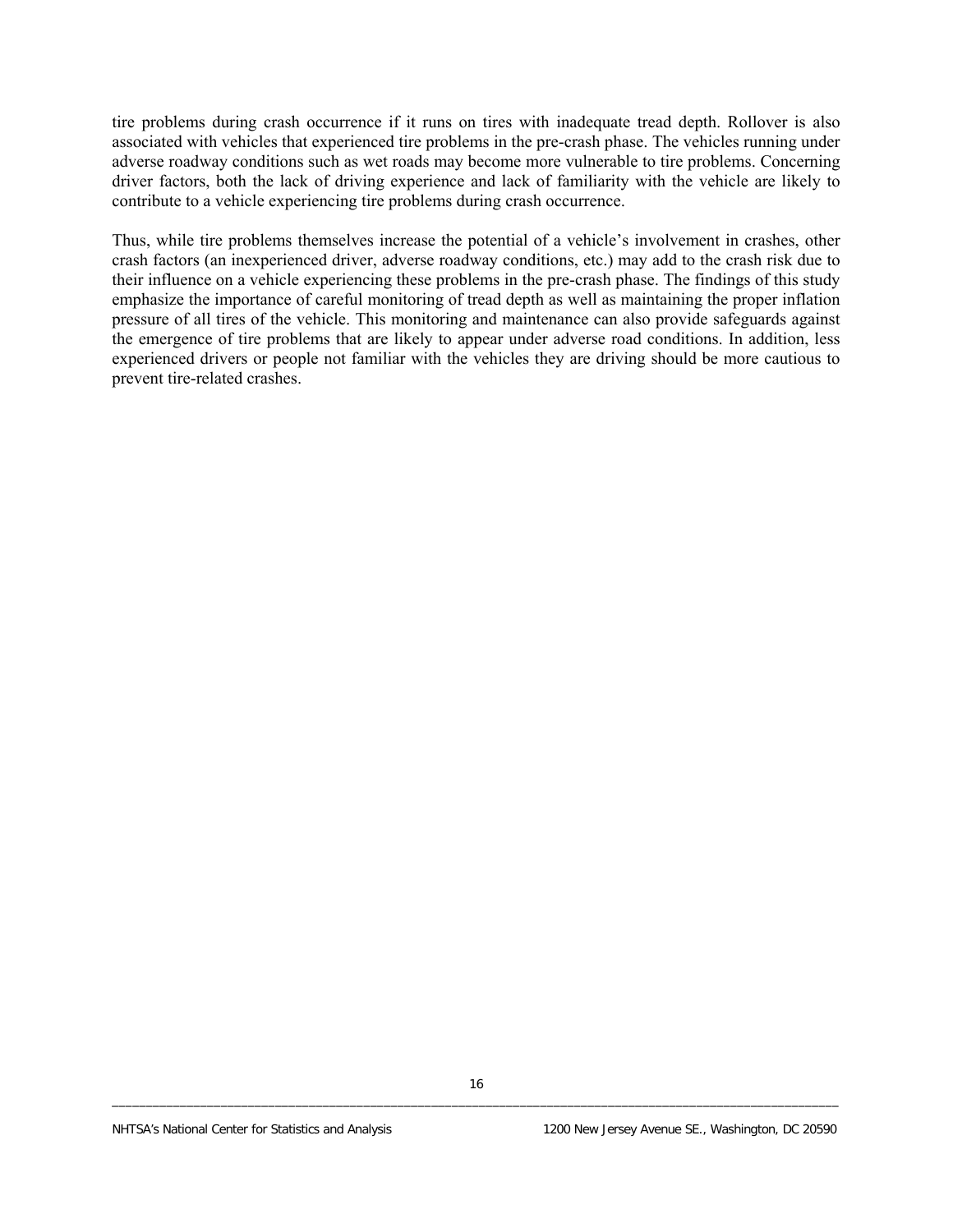#### **8. APPENDIX**

Z-statistics based on first order CFA are obtained as follows:

$$
Z_{ij} = \frac{O_{ij} - E_{ij}}{\sqrt{E_{ij}}} \frac{\sqrt{n-1}}{\sqrt{N}\sqrt{deff}} ,
$$

where  $O_{ij}$  is the weighted observed frequency,  $E_{ij}$  is the weighted expected frequency, n is the sample size, N is the weighted total, and *deff* is the design effect. Here, *deff,* the design effect is the ratio of the variance of a statistic with a complex sample design used in NMVCCS to the variance of that statistic with a simple random sample. It is computed by using Taylor series expansion.

First order CFA assumes that the variables forming the contingency table under study

- (1) may show main effect, and
- (2) are totally independent of each other.

The observed weighted frequency for cell (i,…,l) is

$$
O_{i,\dots,l} = \sum_{k \in S} w_k y_{ki,\dots,j},
$$

where  $y_{ki...j} = \begin{cases} 1 & \text{if a observation unit k is in cell } (i, ..., l) \\ 0 & \text{otherwise} \end{cases}$  and  $w_k$  is the weigh 0 if a observation unit other wise k i s in ce ll ሺi, … , l) and  $w_k$  is the weight for observation unit k

A maximum likelihood estimator for the expected cell frequency is

$$
E_{i,\cdots,l} = \frac{O_{i...} \times O_{j...} \times \cdots \times O_{i...l}}{N^{(d-1)}},
$$

where i<sup>th</sup> of d variables has  $C_i$  categories with i=1,...,  $C_1$ , j=1,...,  $C_2$ , l=1,...,  $C_d$  and N is the weighted total.

#### When only two variables (d=2) are considered,

The observed weighted frequency for cell (i,j) is

$$
O_{ij} = \sum_{k \in S} w_k y_{kij},
$$

Where  $y_{kij} = \begin{cases} 1 \\ 0 \end{cases}$ 0 if a other observa w tion unit **k** is in ise cell (i, ell (i, j) and  $w_k$  is the weight for observation unit k

The weighted expected frequency is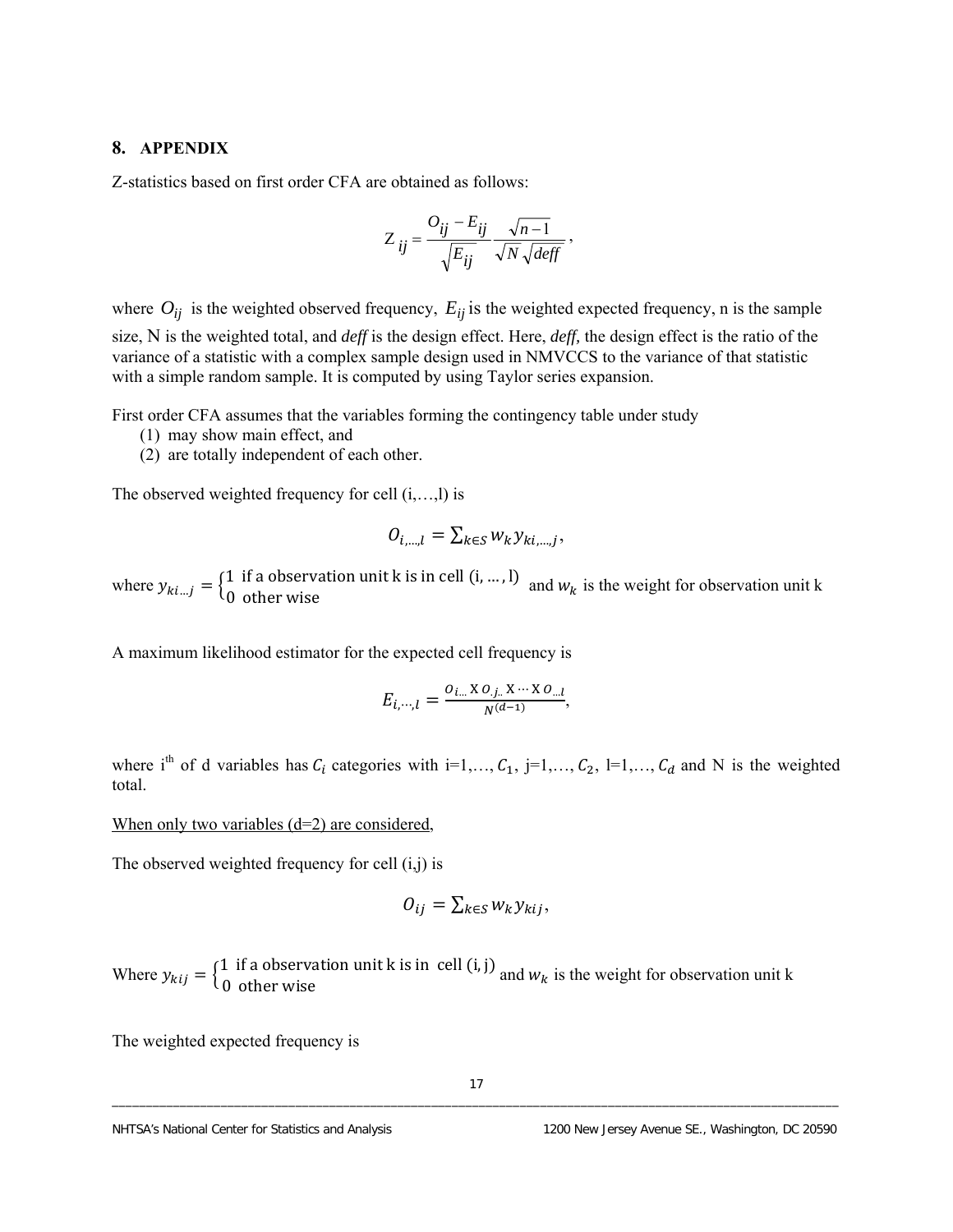$$
E_{ij} = \frac{O_i X O_j}{N^{(2-1)}},
$$

Where  $O_i$  is the weighted row sum and  $O_i$  is the weighted column sum and N is  $O_i$ , the weighted total sum. More details are provided in Von Eye $^8$  and Lohr.<sup>10</sup>  $O_i$  is the weighted row sum and  $O_j$  is the weighted column sum and N is  $O_i$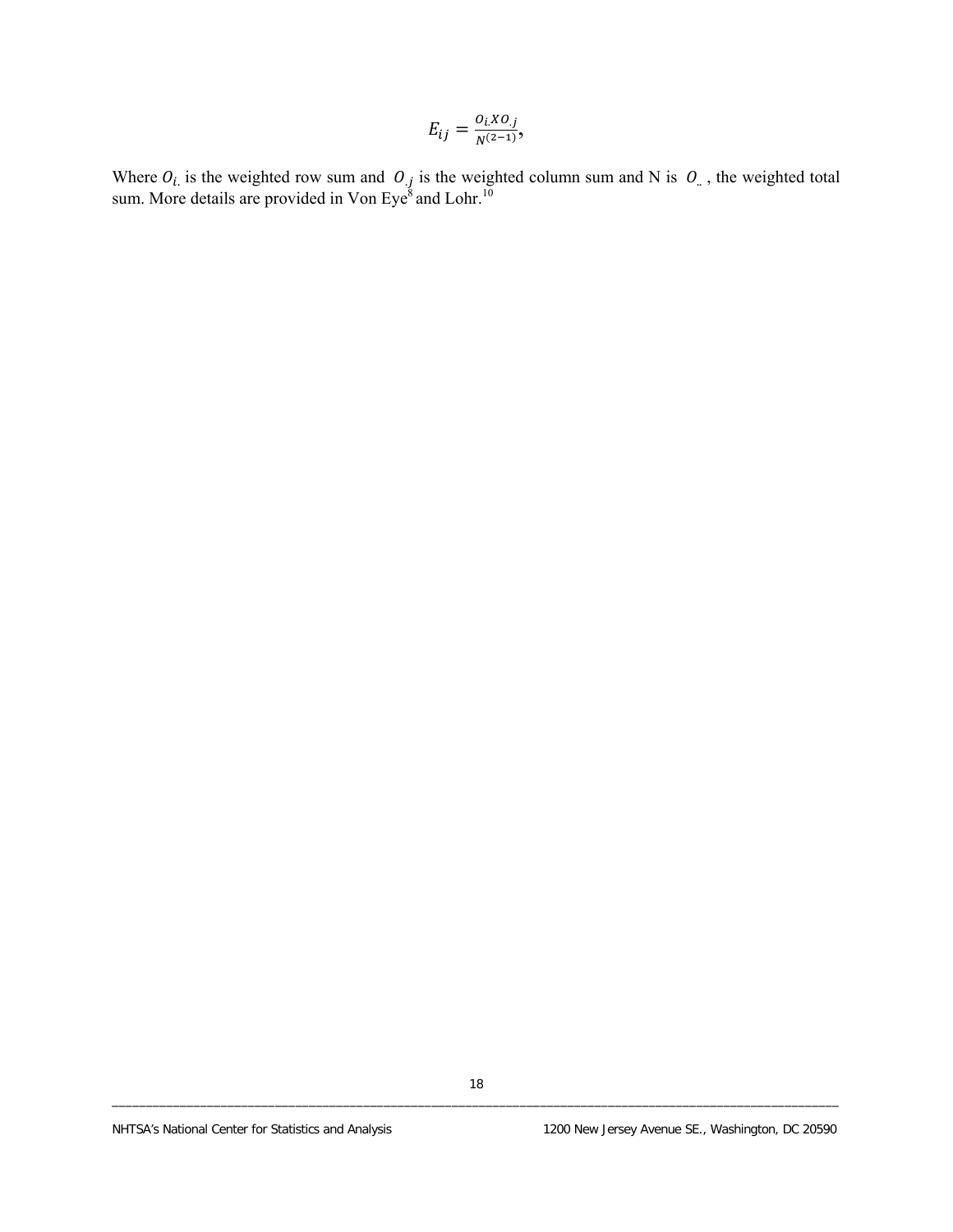#### **9. REFERENCES**

- [1] NHTSA. (2003, June). "FMVSS No. 139, New Pneumatic Tires for Light Vehicles", Docket No. NHTSA-2003-15400-2.
- [2] *Tire Pressure Monitoring Systems*, 49 C.F.R. § 571.138 (2011).
- [3] *New Pneumatic Radial Tires for Light Vehicles*, 49 C.F.R. § 571.139 (2011).
- [4] NHTSA. (2008, July). National Motor Vehicle Crash Causation Survey: Report to congress. (Report No. DOT HS 811 059). Washington, DC: National Highway Traffic Safety Administration. Available at www-nrd.nhtsa.dot.gov/Pubs/811059.pdf
- [5] Institute for Research in Public Safety [now known as the Transportation Research Center at Indiana University]. (1979, May). Tri-Level Study of the Causes of Traffic Accidents. Bloomington, IN: Author.
- [6] NHTSA (2008, December). National Motor Vehicle Crash Causation Survey: Field Coding Manual. (Report No. DOT HS 811 051). Washington, DC: National Highway Traffic Safety Administration. Available at www-nrd.nhtsa.dot.gov/Pubs/811051.pdf.
- [7] Von Eye, A. (1990), Introduction to Configural Frequency Analysis. New York: Cambridge University Press.
- [8] Von Eye, A. (2002), Configural Frequency Analysis, Hillsdale, NJ: Lawrence Erlbaum.
- [9] SAS/ETS(R) 9.1.3 User's Guide. (1999). Cary, NC: SAS Institute Inc.
- [10] Lohr, S. L. (1999), Sampling: Design and Analysis, Pacific Grove, CA: Duxbury Press.